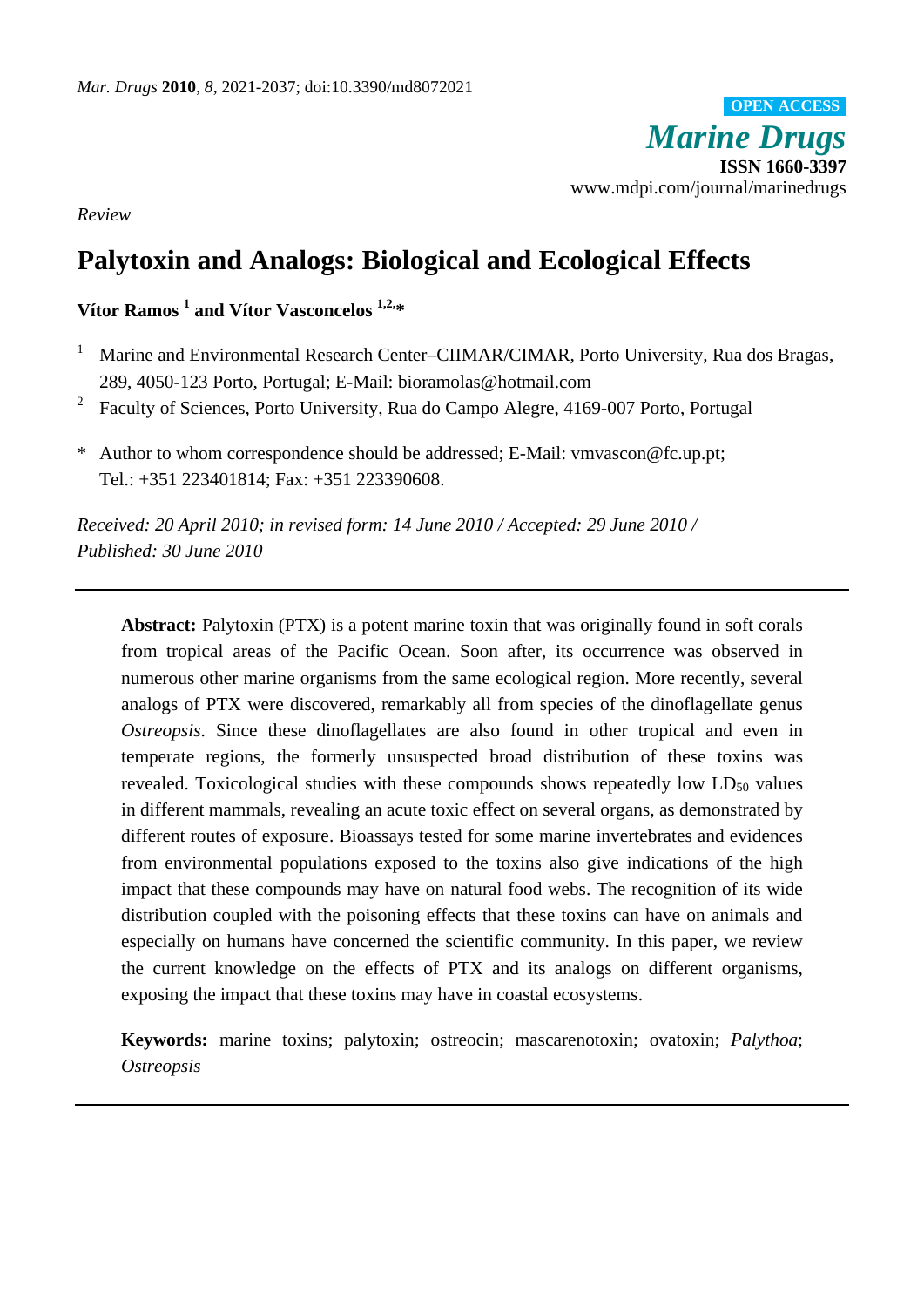#### **1. Palytoxin Chemical Properties and Producing Organisms**

Palytoxin (PTX) is a large, very complex molecule (Figure 1) with a long polyhydroxylated and partially unsaturated aliphatic backbone, containing 64 chiral centers [1]. This latter feature, coupled with the presence of eight double bonds that are able to exhibit cis/trans-isomerism means that PTX can have more than  $10^{21}$  stereoisomers [2]. PTX was originally isolated in Hawaii from the tropical soft coral *Palythoa* sp., a zoanthid [3]. In 1981, its unique chemical structure was elucidated independently by two groups [4,5] while in 1994 it was fully synthesized for the first time [6]. Since then, chemical structures of some of the analogs of PTX were also achieved, e.g., ostreocin [7,8], mascarenotoxins [9,10] and ovatoxin [11]. Notably, all are produced by dinoflagellates from the genus *Ostreopsis*. For a review of the chemistry of PTX and its analogs see [12].

The molecular weights of PTX range from 2659 to 2680 Da, depending on the *Palythoa* species from which it is obtained [13]. Ostreocin-D is 2635 Da [7,8], mascarenotoxin-A and mascarenotoxin-B range between 2500 and 2535 Da [12], while ovatoxin is 2648 Da [11]. PTX has both lipophilic and hydrophilic regions and is referred to as a super-carbon-chain compound, since it has the longest chain of continuous carbon atoms in any known natural product [14,15]. It is heat-stable, not inactivated by boiling, and is stable in neutral aqueous solutions for prolonged periods, however a rapid decomposition occurs under acid or alkaline conditions, leading to loss of its toxicity [2].

**Figure 1.** Structure of palytoxin ( $C_{129}H_{227}N_3O_{52}$ , molecular weight 2652.17 g mol<sup>-1</sup>).



A vast effort has been devoted to determining the mechanism of action of PTX (see [16] and [17] for reviews). At the sub-cellular level, the widely accepted molecular action of PTX is blockage of the  $Na<sup>+</sup>/K<sup>+</sup>-ATPase channel$  [17–19], a transmembrane protein (also known as a sodium pump) that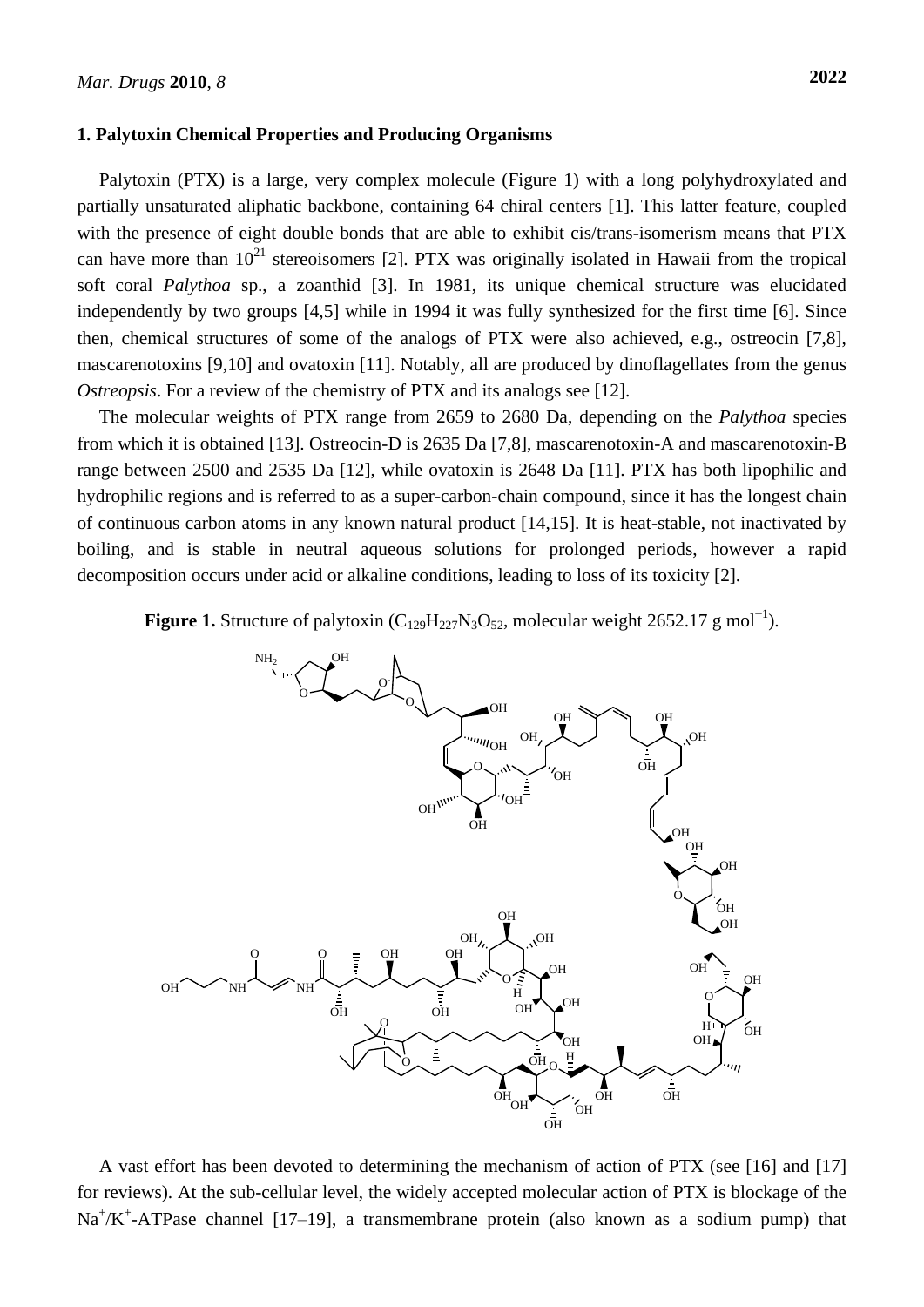transports three Na<sup>+</sup> out of the cell and two  $K^+$  in, using ATP hydrolysis as the driving force. The electrochemical gradient generated by the sodium pump is essential for the maintenance of cell homeostasis [16]. PTX seems to bind to the extracellular part of the  $Na^+/K^+$ -ATPase, and thereby inhibits the active transport of  $Na<sup>+</sup>$  and  $K<sup>+</sup>$  across the cell membrane by transforming the pump into a non-specific permanently open ion channel. The membrane depolarization generated and the massive increase of  $Ca^{2+}$  in the cytosol [20] interferes with some vital functions of cells. An altered concentration of intracellular cations, in particular a calcium increase, is generally associated with cell death [21]. In addition to the stimulating release of  $K^+$  from various cell types and the depolarization of all excitable tissue investigated [16], PTX causes a wide spectrum of secondary pharmacological actions. These include violent contraction of skeletal, smooth and cardiac muscles, cardiovascular effects, hemolysis, histamine, prostaglandin and norepinephrine release, platelet aggregation, bone resorption and inhibition of sperm motility [16,17,22–25].

Other studies highlight the cytoskeleton as an early target for the toxic effects of PTX and its analog ostreocin-D on intestinal [26] and neuroblastoma cells [18,27]. It was demonstrated that the signaling cascade triggered by PTX and ostreocin-D leads to actin filament system distortion [28], while pointing out that factors other than  $Ca^{2+}$  influx must be involved in how these toxins effect the cellular actin cytoskeleton. The studies revealed that ostreocin-D has a behavior very similar to PTX, and also indicate that both toxins share the same targets. Nevertheless, the small structural differences between PTX and ostreocin-D cause a significant reduction in cytotoxicity and hemolytic potency of the latter [12]. PTX has also been recognized as a potent tumor promoter [17,29], but with the particularity that it does not activate protein kinase C, the receptor for the prototypical skin tumor promoter 12-*O*-tetradecanoylphorbol-13-acetate (TPA) [30]. Hence, the understanding of palytoxin action can reveal new aspects of tumor promotion, which can be used for anticancer purposes—something that had been suggested in the 1990s but forgotten in the meantime [29].

Although primarily found on *Palythoa* spp., PTX was also detected in organisms living in close association with the colonial zoanthids [31]. Moreover, PTX and analogs were extracted from many other marine organisms (see [16] for an extensive list) including primary producers such as the red alga *Chondria crispus* [32] and the benthic dinoflagellates *Ostreopsis* spp. [7]. In addition, bacteria associated with preceding organisms have also been studied as a possible source for the production of this nonproteinaceous toxin. This is supported by the fact that PTX hemolytic activity was detected in extracts of bacteria such as *Pseudomonas* [33], *Brevibacterium, Acinetobacter* and from the *Bacillus cereus* group [34]. It was also found that *Vibrio* sp. and *Aeromonas* sp. are able to produce compounds antigenically related to PTX [35]. Thereby, the presence of PTX and analogs in this myriad of marine organisms once can suggest a bacterial origin for the toxin production [34,36].

## **2. Toxicity of PTX and Its Analogs in Higher Animals**

PTX is one of the most toxic non-peptide substances known [37], showing remarkable biological activity even at very low concentration [3]. This toxin and its analogs have become a global concern due to the poison's effects on animals and especially on humans. Moreover, the recognition that they have a wide geographical distribution and can be found in a variety of seafood has reinforced this concern [38,39].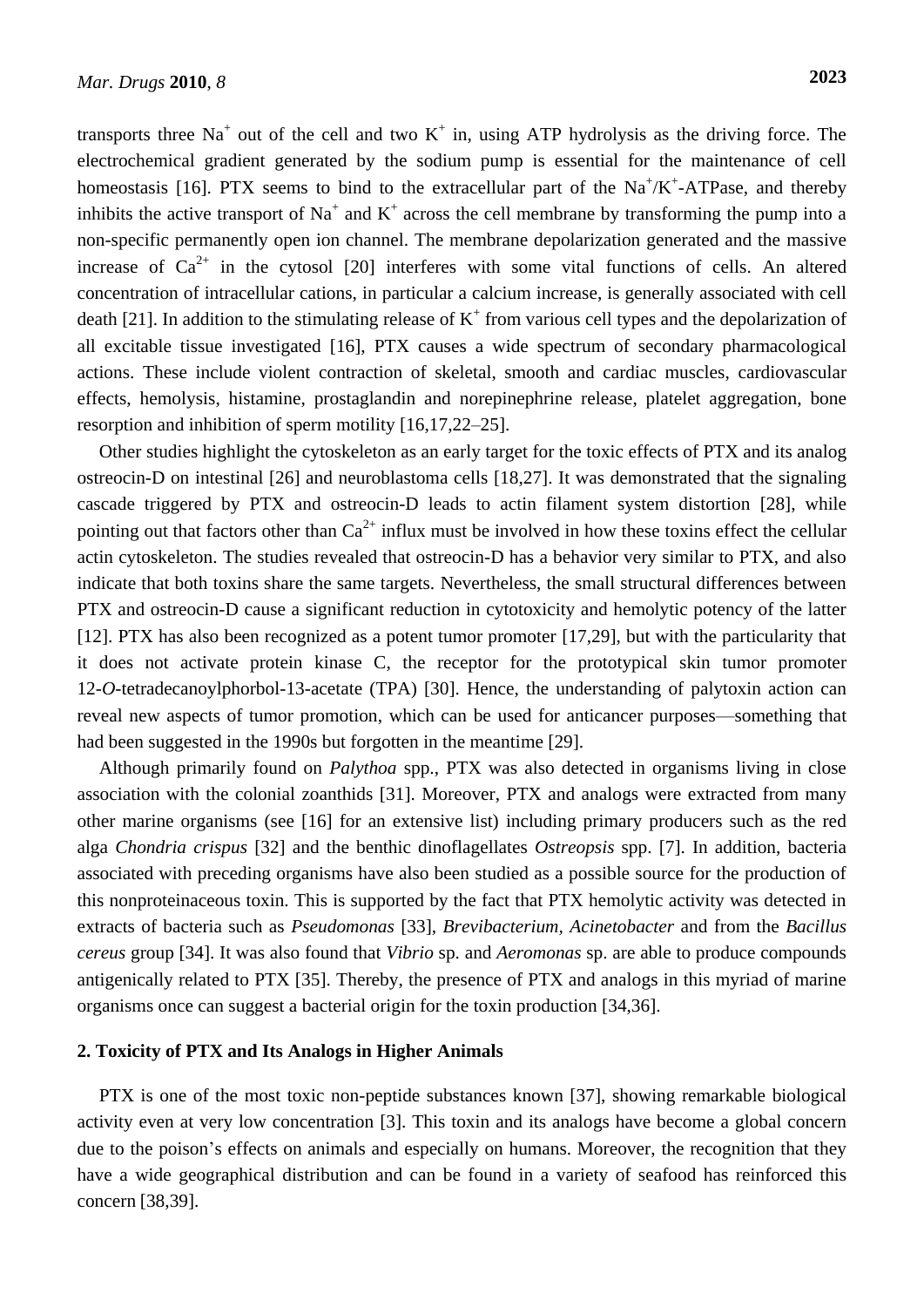#### *2.1. Toxicity in Humans: Reports, Symptoms and Routes of Exposure*

Human fatalities due to consumption of seafood suspected to be contaminated with PTX were reported in the Philippines, after consumption of the crab *Demania reynaudii* [40], and in Madagascar following consumption of the sardine *Herklotsichthys quadrimaculatus* [41]. In fact, PTX is now suggested to be the cause of clupeotoxism—a poorly understood toxic syndrome associated with the consumption of clupeoid fish, such as sardines, herrings and anchovies, and characterized by a high mortality rate [38,41]. Near fatal cases took place after consumption of a smoked fish (*Decapterus macrosoma*) in Hawaii [42] and after groupers (*Epinephelus* sp.) or blue humphead parrotfish (*Scarus ovifrons*) were eaten in Japan [43,44]. The most commonly reported complications of PTX poisoning appears to be rhabdomyolysis [42–44], a syndrome injuring skeletal muscle, causing muscle breakdown, and leakage of large quantities of intracellular (myocyte) contents into blood plasma [38]. Other symptoms associated with PTX poisoning in humans are characterized by a bitter/metallic taste, abdominal cramps, nausea, vomiting, diarrhea, paresthesia, bradycardia, renal failure, cyanosis and respiratory distress [40,42,43]. The latter two precede death in fatal cases [29].

Recent cases of human intoxication by PTX have shown different contours. In Germany [45] and in the USA [38], poisoning occurred through dermal absorption, after the victims touched zoanthid corals present in their home aquariums. Moreover, a case of human exposure to PTX via inhalation was also reported regarding a patient who attempted to kill a *Palythoa* coral in his aquarium [46]. Many other anecdotal evidences of intoxications related with aquarium zoanthids can be found in online marine aquarium forums [38]. Respiratory illness has also occurred when people were exposed to *Ostreopsis ovata* bloom aerosols during recreational or working activities, in Italy [47]. Symptoms caused by ovatoxin-a from aerosols include fever associated to serious respiratory disturbs, such as bronchoconstriction, mild dyspnea, and wheezes, while conjunctivitis was observed in some cases [11,47,48]. These reports highlight the existence of new routes of exposure to PTX and its analogs while it alerts for the risks experienced by aquarium hobbyists by keeping zoanthid in these artificial ecosystems. For a detailed review of human health risks, see [38].

#### *2.2. Toxicity in Other Mammals: Lethal and Sub-Lethal Effects*

PTX is hemorrhagic to mammals and has significant effects on cardiovascular, kidney, gastrointestinal and respiratory systems [49]. This toxin has been known to be extremely lethal to animals by intraperitoneal or intravenous administration, since its discovery [3,49]. It can be detected and quantitatively measured by the use of biological assays, although chemical analytical methods are necessary to confirm its presence in natural samples [50]. In a recent review about current assays for marine toxins, it was recognized that the mouse test is the most widely used for sample toxicity detection, and even the reference method for marine toxins in most countries [37]. Nevertheless, for palytoxin and analogs, this bioassay currently in-use is not yet fully developed [37,51]. For instance, data regarding mouse assays for PTX varies in the literature, since authors use different definitions to "mouse unit", detection limits,  $LD_{50}$  values (which ranges between 0.150 and 0.720  $\mu$ g/kg), and observation time of mice (from 4 to 48 h) [51]. To reach to a consensus, Riobó *et al*. [51] deeply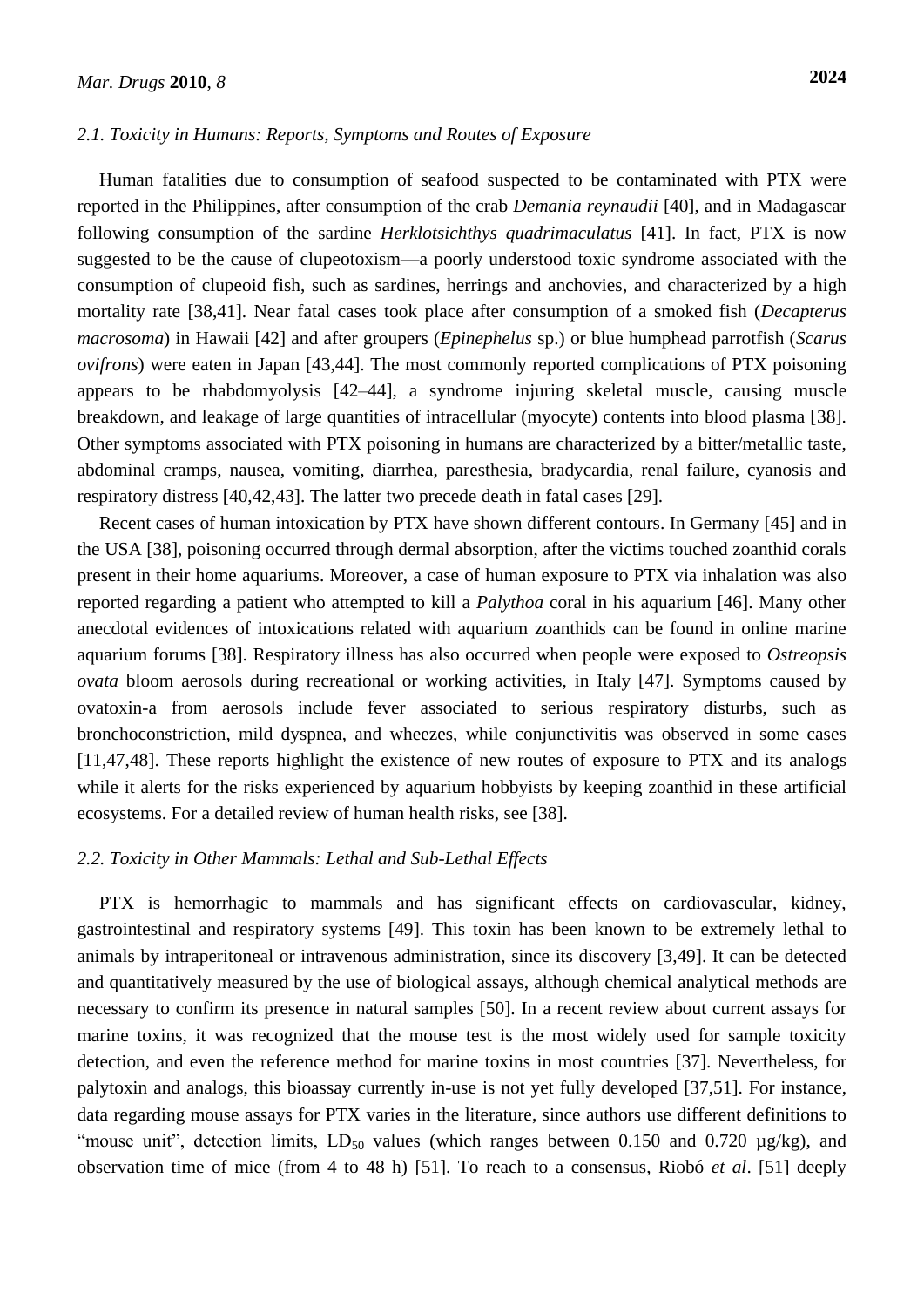analyzed and described the proper employment of this bioassay for PTX, since it could constitute the reference for other methods, according to the authors.

The earliest study using animal models for PTX toxicity showed highly lethal effects of this substance in several species [49], although this work was done with semi-purified material [38]. In the first attempts to determine PTX toxicity, the crude ethanol extracts of *Palythoa toxica* proved to be so toxic that an accurate  $LD_{50}$  was difficult to determine [52]. A summary of toxic effects and  $LD_{50}$  of PTX for various exposure routes, as well as for several animal tested, can be found in [29] and [38]. In a similar way, a more complete toxicity assessment for PTX analogs from *Ostreopsis* spp. can be found in [52]. For comparative purpose, the  $LD_{50}$  values of these toxins observed 24 hours after exposure in the two most common test animals are summarized in Table 1.

| <b>Test</b><br>animal | <b>Toxin type</b>                                                    | <b>Toxin source</b>                                     | Route of<br>exposure                   | 24 h $LD_{50}$<br>$(\mu g/kg)$ | <b>References</b> |
|-----------------------|----------------------------------------------------------------------|---------------------------------------------------------|----------------------------------------|--------------------------------|-------------------|
| Rat                   | Palytoxin                                                            | semi-purified                                           | intravenous                            | 0.089                          | [38, 49]          |
|                       |                                                                      | material from                                           |                                        |                                |                   |
|                       |                                                                      | Palythoa spp.                                           |                                        |                                |                   |
|                       | $\boldsymbol{\varsigma}$ $\boldsymbol{\varsigma}$<br>$\zeta\,\zeta$  | $\epsilon$<br>C C                                       | subcutaneous                           | 0.4                            | [38, 49]          |
|                       | $\zeta$ $\zeta$<br>$\zeta\,\zeta$                                    | cc<br>cc                                                | intragastric                           | >40.0                          | [38, 49]          |
|                       | $\zeta$ $\zeta$<br>$\epsilon$                                        | $\zeta\,\zeta$<br>$\epsilon$                            | intraperitoneal                        | 0.63                           | [38, 49]          |
|                       | $\zeta$ $\zeta$<br>$\zeta\,\zeta$                                    | $\boldsymbol{\varsigma}$ $\boldsymbol{\varsigma}$<br>cc | intratracheal                          | 0.36                           | [38, 49]          |
| Mouse                 | Palytoxin                                                            | $\boldsymbol{\varsigma}$ $\boldsymbol{\varsigma}$<br>cc | intravenous                            | 0.045                          | [38, 49]          |
|                       | $\boldsymbol{\varsigma}$ $\boldsymbol{\varsigma}$<br>$\zeta$ $\zeta$ | $\zeta\,\zeta$<br>$\zeta\,\zeta$                        | subcutaneous                           | 1.39                           | [38, 49]          |
|                       | C<br>$\zeta\,\zeta$                                                  | P. caribaeorum                                          | oral                                   | 510                            | [29]              |
|                       | cc<br>cc                                                             | P. tuberculosa                                          | cc<br>$\epsilon$                       | 767                            | $[53]$            |
|                       | $\epsilon$<br>$\zeta\,\zeta$                                         | C C<br>$\epsilon$                                       | intraperitoneal                        | 0.295                          | $[51]$            |
|                       | Ostreocin-D                                                          | Ostreopsis siamensis                                    | C<br>cc                                | 0.75                           | [7,52]            |
|                       | Mascarenotoxin-A                                                     | O. mascarenensis                                        | $\boldsymbol{\varsigma}$<br>$\epsilon$ | 900                            | [9,12]            |
|                       | Ostreotoxin *                                                        | O. lenticularis                                         | C<br>$\epsilon$                        | 32100                          | [12, 54]          |
| N.T.                  | Ovatoxin-A                                                           | O. ovata                                                |                                        |                                | $[11]$            |

**Table 1.** Toxicity reference values of PTX and its analogs administered by several different routes on two model animals.

N.T.—not tested; \*—classification as palytoxin analog not yet established.

The intravenous  $LD_{50}$  for PTX in rats and mice is 0.089 and 0.045 μg/kg, respectively (Table 1). Toxicity values obtained by this route in other mammals—rabbit, dog, monkey, and guinea pig—ranged between 0.025 and 0.45 μg/kg, being the former the most sensitive animal model tested so far [16,38]. Symptoms at high doses include ataxia, convulsions, dyspnea, and subsequently death within minutes [29]. In this case, the rapid death is attributed to heart failure. In contrast, at doses close to the  $LD_{50}$ , death occurs 8–10 h after administration, and cardiac activity still persists even after respiratory arrest [29].

Several studies  $[38,49]$  point to similar  $LD_{50}$  values for PTX in mice either by intraperitoneal  $(0.4-0.72 \text{ µg/kg}, \text{variation due to different sources of PTX})$  or by intravenous  $(0.15-0.74 \text{ µg/kg})$ administration. Corroborating these findings, the 24 h  $LD_{50}$  value for PTX in the mouse bioassay by intraperitoneal injection was recently [51] established to be 0.295 μg/kg (see Table 1). In rats, the acute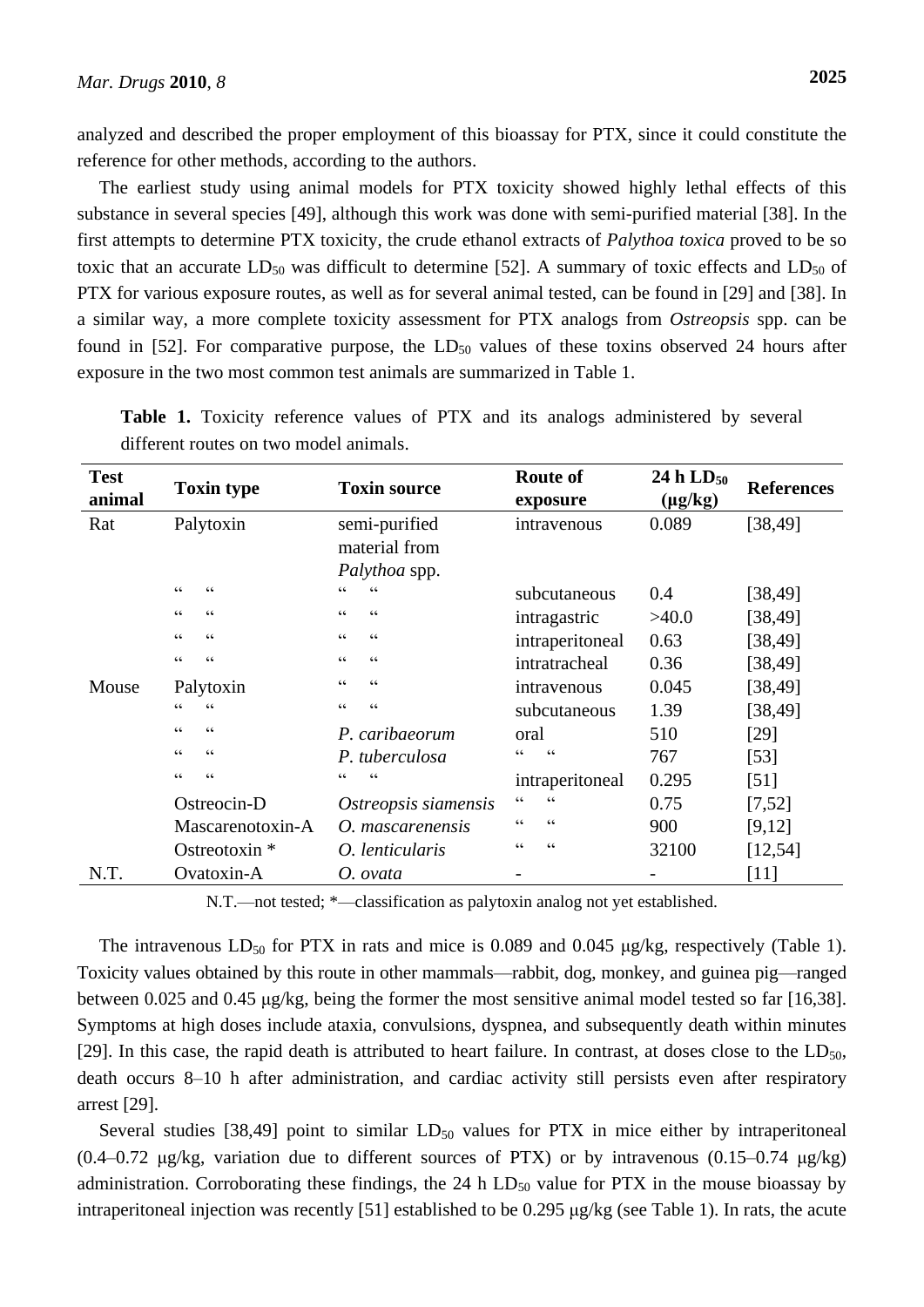toxicity by intraperitoneal administration is much lower than the intravenous LD<sub>50</sub> (0.63 μg/kg *vs.*) 0.089 μg/kg, respectively). Regarding the PTX analogs, ostreocin-D injected by intraperitoneal route has a  $LD_{50}$  of 0.75  $\mu$ g/kg in mouse, a value similar to PTX, while mascarenotoxin-A from a crude extract of *Ostreopsis mascarenensis* has showed much lower toxicity, presenting a LD<sub>50</sub> value of 900 µg/kg [7,9,12]. Despite the reported [12] mouse lethality via intraperitoneal injection of ostreotoxin-1 and -3 produced by *O. lenticularis*, the classification of these compounds as PTX analogs is still unclear. This is because, so far, analytical methods for these molecules are still lacking [29,54]. Some studies [51,53,55] showed that the symptoms are quite consistent whether the intoxication is achieved by purified PTX or by analogs derived from crude extracts of *Ostreopsis* spp. or from toxic fish and crabs: uncoordinated movement and paralysis are early observations; dyspnea, cyanosis and exophthalmus precede death, while convulsions and diarrhea have been described in some cases. Riobó *et al.* [51] observed that at dose levels close to the LD<sub>50</sub>, death may occur up to 48 h after toxin administration by intraperitoneal route. The characteristic initial symptoms of mice intoxication (within 15 min after administration) were stretching of hind limbs, lower backs and concave curvature of the spinal column, whether the mice died or stayed alive. The authors state that these early symptoms are sufficiently distinctive for allowing the identification of the presence of PTX regardless the presence of other toxins in the sample.

Although the risk associated with ingestion of contaminated seafood is well recognized [38], PTX is much less toxic orally than by parenteral administration aforementioned. Results from the few existing studies (Table 1) reports an oral LD<sub>50</sub> of >40 μg/kg in rats and 510 μg/kg in mice, by intragastric injection [29,49]. Recently it was shown that toxin administration by gavage in mice did not produce death at the maximum dosage of 200 μg/kg of PTX and 300 μg/kg of ostreocin-D [56]. Nevertheless, another recent study showed lethality by acute oral administration of PTX [53], despite these values were three orders of magnitude lower than that observed after intraperitoneal injection. The deaths started at 600 μg/kg and  $LD_{50}$  was established at 767 μg/kg, a result somewhat comparable to that presented above. At lethal doses, the symptoms are similar to those observed after intraperitoneal administration (jumping, paralysis of the hind limbs and respiratory distress), suggesting that skeletal muscles, including the respiratory musculature, may be primary targets of PTX. These findings are supported by additional ultrastructural and hematoclinical data [53]. At sub-lethal doses of PTX and ostreocin-D administrations, weak erosion in the stomach caused by gastric juice secretion is observed, and also light injuries to the small intestine, lung and kidney [56]. Both toxins also induced organ injuries after 24 h when dosed by sublingual administration at about 200 μg/kg. The injuries became fatal when the PTX dose was given twice or three-times [56]. Controversially, evaluations for NOEL and LOEL values for acute oral administration of PTX in mice were estimated to be 300 μg/kg [53] and 200 μg/kg [56], respectively.

By intra-tracheal route, PTX caused mice mortality with doses above 2 μg/kg in 2 h and rats death at  $5\negmedspace~5\negmedspace~7.5$  μg/kg, with paralytic symptoms [56]. Values obtained earlier [49] in rats indicates a 24 h LD<sub>50</sub> of 0.36 μg/kg (Table 1). Ostreocin-D showed to be less potent than PTX, since mice died at 13 μg/kg after 1 h or 11 μg/kg after 6 h [56]. At sublethal dose (1 μg/kg), mice and rats were unable to walk for 1–2 h but recovered thereafter. After 24 h, surviving animals appeared to be in normal condition, but with multiple organ injuries (lung, gastro-intestines and kidney). The study [56] also indicates that the two toxins administered via the trachea move to the lung and further to other organs. Though slight differences could be seen, both toxins were very toxic by this route, which is a model for respiratory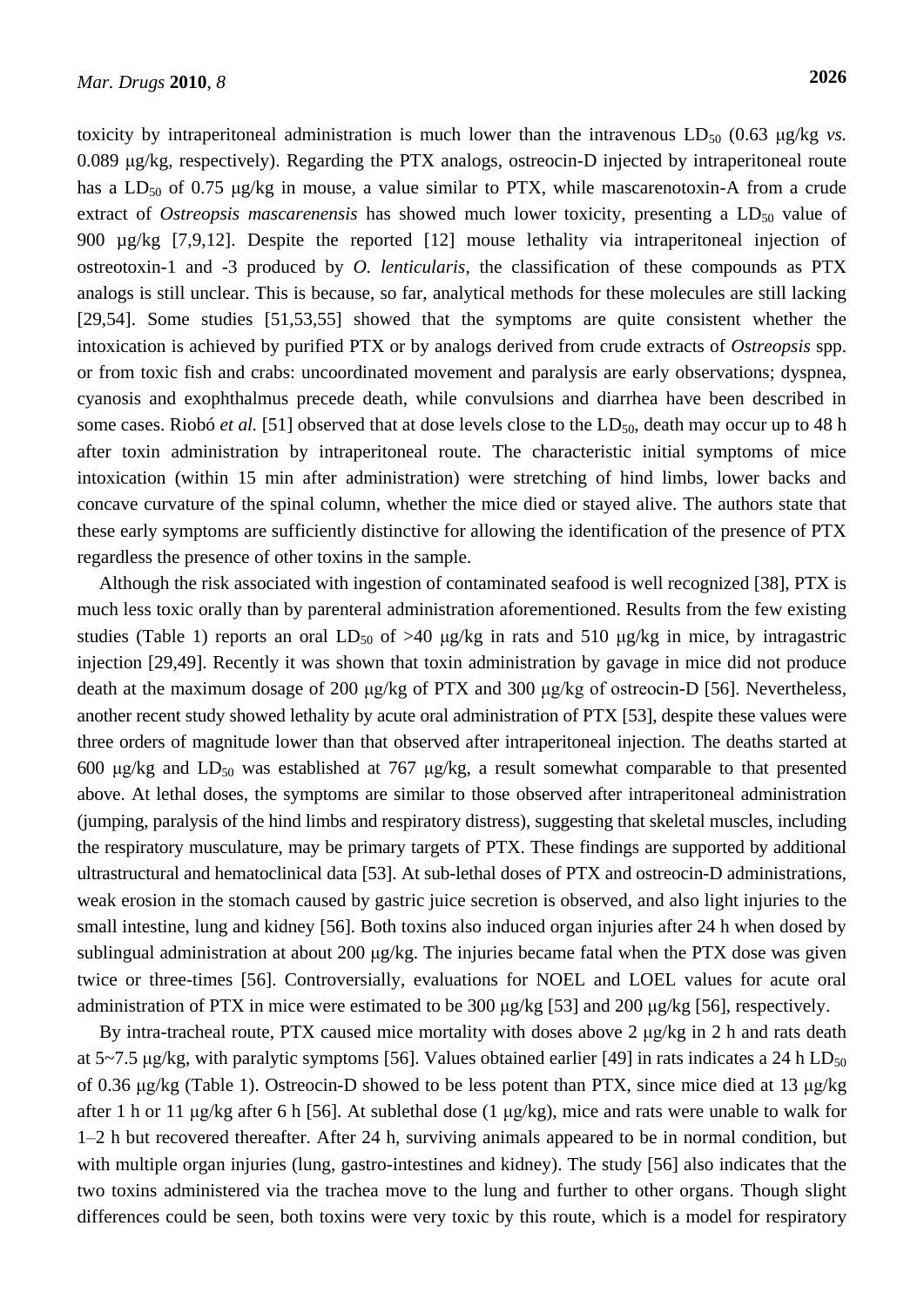illness. This reinforces the concern to take into account the route of exposure whenever assessing the health risks (remember the aforementioned case in Italy [47], where inhalation of aerosols contaminated with dinoflagellate cells occurred).

Some other routes of exposure were investigated for the toxicity assessment of PTX [49]. It was demonstrated that this substance is highly toxic after intramuscular or subcutaneous injection; no toxicity was found after intrarectal administration. Furthermore, PTX caused significant, non-lethal effects when topically applied to skin or eyes [38].

Returning to human health risks, by extrapolation of the animal toxicity data presented above, the toxic dose in a human was estimated to be between 2.3 and 31.5 µg PTX [12,43,50]. Recently, an acute reference dose was suggested to be 64 μg for a 60 kg individual [57].

#### **3. Biological and Ecological Consequences of PTX and Its Analogs**

A variety of marine toxins might accumulate in vectors that transfer it along food chains. As aforementioned, these may affect humans or other top predator organisms, leading in some cases to death. Not only adult individuals are affected. In fact, these toxins might also affect early life stages of invertebrate and vertebrate species [58]. Moreover, adults of some species may be insensitive to toxins while early stages are affected by them. In nature, the poisoning effects may be observed not only at the individual level, but also at the population level. If the impact is significant, the disturbance on a single ecologically important species may have repercussions in the whole ecosystem. In addition to the ecological repercussions, negative economic outcomes may also arise from the loss of the ecosystem value. These economic impacts can occur either by a decrease or disappearance of the population of a commercially valuable species in a given area or by a prohibition of seafood harvesting/fishing or consumption.

#### *3.1. Effects in Invertebrate Larval Development*

Not much is known about the effect of PTX and its analogs in invertebrates, and particularly in respect to developmental aspects. The few existing data are mainly related to ecological studies on the impact of *Ostreopsis* spp. in sea urchin communities and ecotoxicological effects in bivalves (see Section 3.3). The only documented effect of PTX in sea urchins reproduction is the inhibition of sperm motility [22]. Some other reported effects of PTX in invertebrates are retrieved from standard bioassays (Table 2). Toxicity caused by *Ostreopsis siamensis* isolates from New Zealand was studied for the brine shrimp *Artemia salina* and to larvae of the marine gastropod *Haliotis virginea* [59]. This dinoflagellate originating from New Zealand is known to produce PTX-like compounds [55]. *O. siamensis* killed brine shrimps, even at low cell numbers (250 cells per test well). The time until morbidity ( $tM_{50}$ , when test organisms showed minimal gill movement) was 4 h, while the time until 50% death  $(LT_{50})$  was 24 h (Table 2). The dinoflagellate caused morbidity in gastropod larvae  $(tM_{50}-1)$ , but death did not occur within the 24 h of the bioassay, even at 1000 cells per test well. In this case, morbidity was characterized by retracted viscera, settled and velum lost.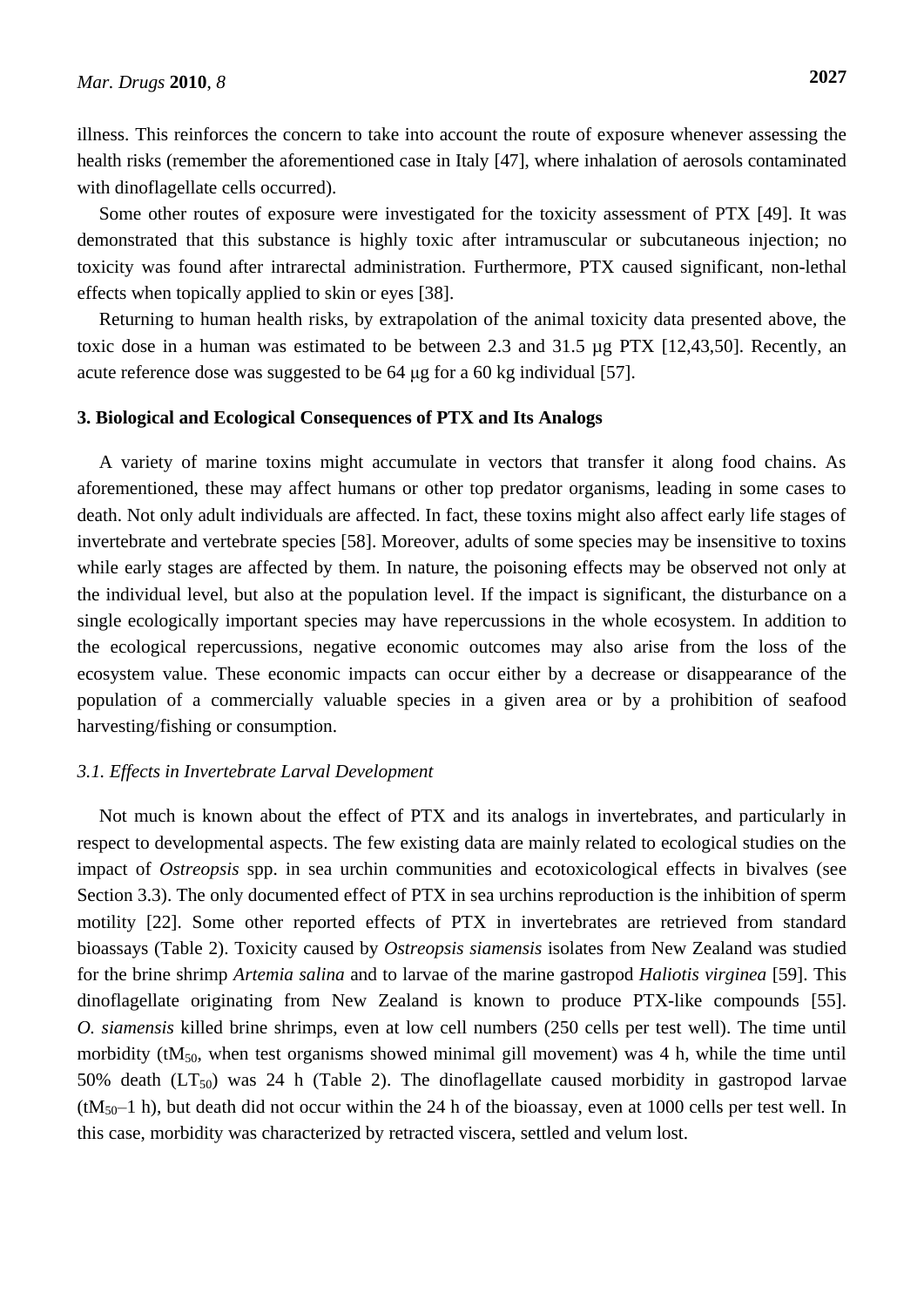|                                                   | Toxin type/                                          | <b>Concentrations tested</b>                         | Toxicity/                                        |             |  |
|---------------------------------------------------|------------------------------------------------------|------------------------------------------------------|--------------------------------------------------|-------------|--|
| <b>Animal species</b>                             | Producer                                             | or cell densities                                    | <b>Observed effects</b>                          | <b>Refs</b> |  |
| <b>Invertebrates</b>                              |                                                      |                                                      |                                                  |             |  |
| Haliotis virginea<br>(sea snail)                  | Ostreocin-D/<br>Ostreopsis siamensis                 | 1000 cells per test well                             | tM <sub>50</sub> : 1 h<br>not lethal within 24 h | $[59]$      |  |
| Artemia salina<br>(brine shrimp)                  | C<br>$\epsilon$                                      | 250 cells per test well                              | tM <sub>50</sub> : 4 h<br>$TL_{50}$ : 24 h       | $[59]$      |  |
| $\epsilon$<br>$\boldsymbol{\varsigma}$            | Ovatoxin-a?/<br>O. ovata                             | 125 cells per test well                              | 100% mortality                                   | $[52]$      |  |
| cc<br>cc                                          | $\epsilon$<br>$\epsilon$                             | 542–906 cells mL <sup>-1</sup>                       | 65%-100%, in 24 h                                | [52, 77]    |  |
| Equinometra lucunter<br>(rock boring urchin)      | C<br>cc                                              | Algal bloom outbreak                                 | Exoskeleton changes<br><b>High mortality</b>     | $[52]$      |  |
| Evechinus chloroticus<br>(New Zealand sea urchin) | $\epsilon$<br>$\epsilon$                             | Algal bloom outbreak                                 | density $\downarrow$ 56-60%                      | $[39]$      |  |
| Pecten novaezealandiae<br>(New Zealand scallop)   | Ostreocin-D/<br>O. siamensis                         | 0.3 pg PTX equivalents<br>$cell^{-1}$                | No toxic effects<br>Toxin accumulation           | $[55]$      |  |
| Crassostrea gigas<br>(Pacific oyster)             | $\epsilon$<br>$\epsilon$                             | cc<br>$\epsilon$                                     | $\epsilon$<br>$\mathsf{c}\,\mathsf{c}$           | $[55]$      |  |
| Perna canaliculus<br>(green-lipped mussel)        | $\mathsf{c}\,\mathsf{c}$<br>$\boldsymbol{\varsigma}$ | $\mathsf{c}\,\mathsf{c}$<br>$\mathsf{c}\,\mathsf{c}$ | No toxic effects<br>No tissue accumulation       | $[55]$      |  |
| Mytilus galloprovincialis                         | Palytoxin/                                           | 2 ng PTX $mL^{-1}$                                   | strongly 1 phagocytosis                          |             |  |
| (Mediterranean mussel)                            | Palythoa sp.?                                        | 20 ng PTX $mL^{-1}$                                  | lysis of $>30\%$ of cells                        | [60]        |  |
| <b>Vertebrates</b>                                |                                                      |                                                      |                                                  |             |  |
| Xenopus laevis                                    | Palytoxin/                                           | 370 nM PTX                                           | TL <sub>50</sub> : 3 days $*$                    | [61]        |  |
| (African clawed frog)                             | Palythoa sp.                                         |                                                      |                                                  |             |  |

**Table 2.** Effects of PTX or analogs on the survival of several animal species.

\*—values are calculated from data reported by authors;  $TL_{50}$ —lethal time for 50% of the tested organisms;  $tM_{50}$ —time until morbidity for 50% of the tested organisms.

## *3.2. Effects in Vertebrate Reproduction and Development*

The motility of sperm from hamsters, guinea pigs, rabbits, cattle, humans and from the invertebrate sea urchins is inhibited by PTX exposure [22]. Its manifestation is characterized as a loss in flagellar-bend amplitude, which may be accompanied with an increase in beat frequency. The forward progression is lost gradually until the completely cessation of movement.

In animal developmental studies, the ability of PTX to block the  $Na^+$ -K<sup>+</sup> transporters and thus to depolarize the cell membrane is used. This capability was explored in such a study for *Xenopus laevis* [62], in which larvae were exposed to 2 nM PTX. It was shown that, at these concentrations, the larvae remain healthy and behave normally, although they do not regenerate their tails [62]. Some others potential physiological and developmental effects of PTX to vertebrates are also inferred from studies using the same model animal, e.g., by the frog embryo teratogenesis assay *Xenopus* (FETAX). By using this method, Franchini *et al*. [61] evaluated the toxicological effects of PTX in embryos at early gastrula stage of the anuran. It was found that at the highest toxin concentration tested (370 nM), the embryo population decreased by about 80% by the end of the assay (Table 2). An increase in the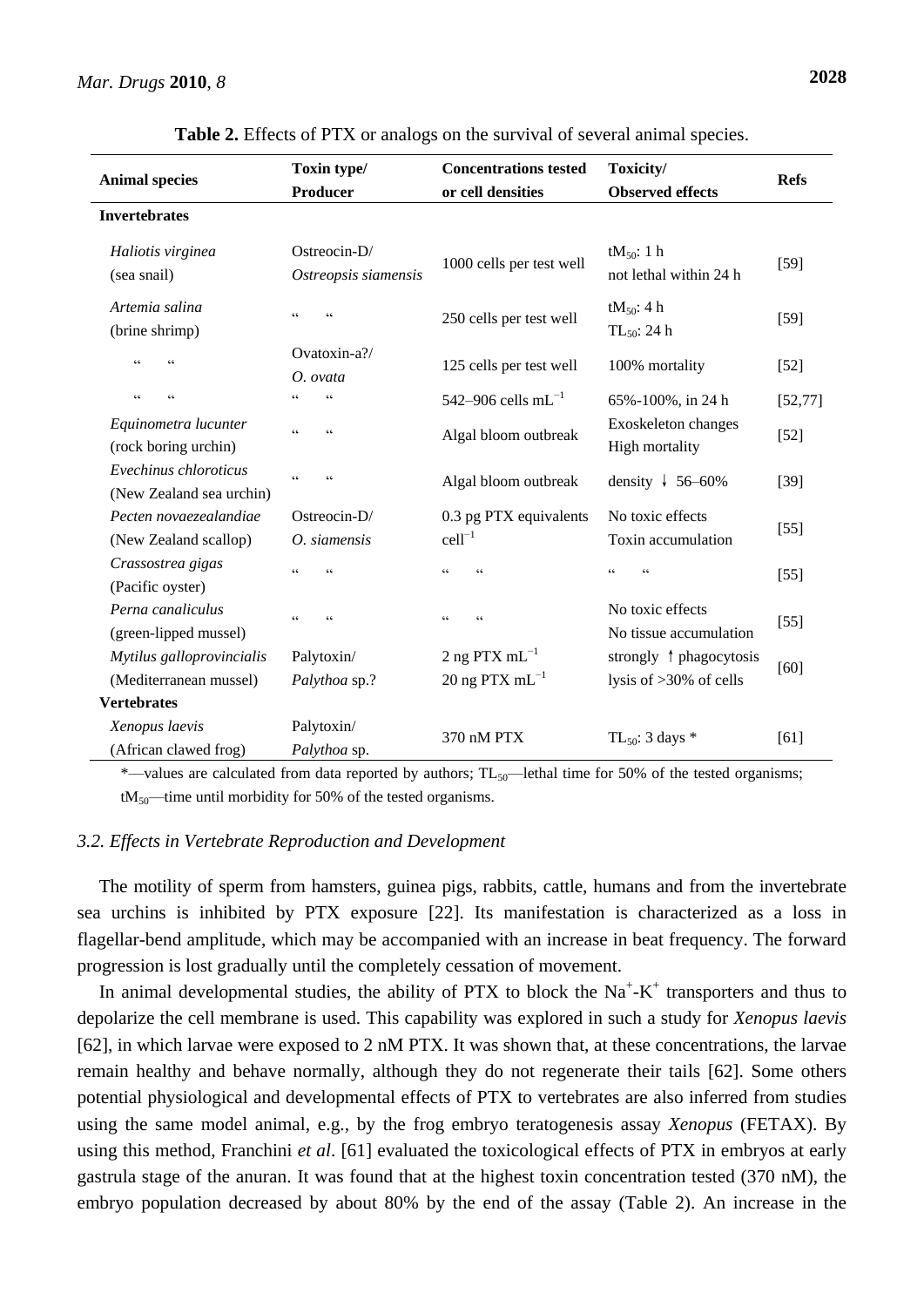number of malformations and a delay in embryo growth were also observed. The modifications more frequently observed were folding along the antero-posterior body axis and swelling of the visceral mass. The histochemical analysis performed in the same study revealed the nature of the toxin-induced injuries. It was determined that the nervous system and the muscle tissue are sensitive target organs for PTX. Other relevant aspects include a general size reduction of main visceral organs, a severe damage to the heart structure and a negative inflammatory response.

These data highlight the putative morpho-functional changes that can be induced by exposure to PTX in vertebrates.

#### *3.3. Toxins Distribution and Ecological Aspects*

Toxin distribution, source organisms, and routes of exposure of PTX and its analogs are interrelated aspects that represent the main concern in respect to marine ecosystems and to human health issues. Since its discovery, PTX has been repeatedly documented in tropical Indo-Pacific seawaters, not only on the soft coral *Palythoa* spp. [3], but also in organisms associated to these zoanthid colonies [31]. Later, it was found that several species from the benthic dinoflagellates genus *Ostreopsis* also presents PTX-like compounds. Despite the uncertainty about the true origin for the production of these compounds discussed above (Section 1), *Palythoa* and *Ostreopsis* spp. are recognized as producers, and represent the major known sources for these toxins. In view of the fact that these two types of organisms were described from tropical and sub-tropical areas around the world, PTX and PTX-like compounds appeared to be confined to these biogeographic regions and thus largely overlooked. Nevertheless, possible new routes of exposure must be taken into account, such as the previously discussed cases of *Palythoa* corals present in aquariums. Moreover, *Ostreopsis* spp. have a broad geographical distribution than formerly thought [39], and are now a global concern since it can represent threats to human health whenever they develop and become prevalent [38]. Actually, while the presence of *Ostreopsis* spp. in tropical waters is well documented since the 1980s, the number of studies of these benthic dinoflagellates in temperate regions has increased substantially in the last few years [39]. These PTX-like producing microorganisms have been described for the China Sea [63], Pacific Ocean [55,63–65], Tasman Sea [65], Indic Ocean [9], Atlantic Ocean [50,66], Gulf of Mexico [67,68] and Mediterranean Sea [47,70–72,77]. The spread of toxin-producing *Ostreopsis* spp. to temperate regions may be due in part to ballast water of cargo ships and also to marginal changes in climate conditions, enough to induce bloom formation [39]. Dinoflagellate blooms are characterized by a brownish colored mucilaginous coverage of marine benthos.

Not surprisingly, due to the impact that these blooms may have, some studies [39,71] have been made in order to determine which are the optimal environmental conditions for the occurrence of this phenomena. Findings from these studies show that blooms are likely to be ephemeral and strongly related to seasonal patterns and to wave action [39,72]. The highest coverage occurs in hard substrata of shallow, sheltered areas such as harbors and estuaries [39,71], where the hydrodynamic conditions are gentle to moderate. In contrast to what occurs in other components of the microphytobenthos (e.g., diatoms, cyanobacteria), the mats formed are loosely attached to the substrata [71], and thus are easily resuspended in the water column by waves and mechanical action. This leads to cells dispersion, which may establish and develop in other areas whenever the conditions are favorable.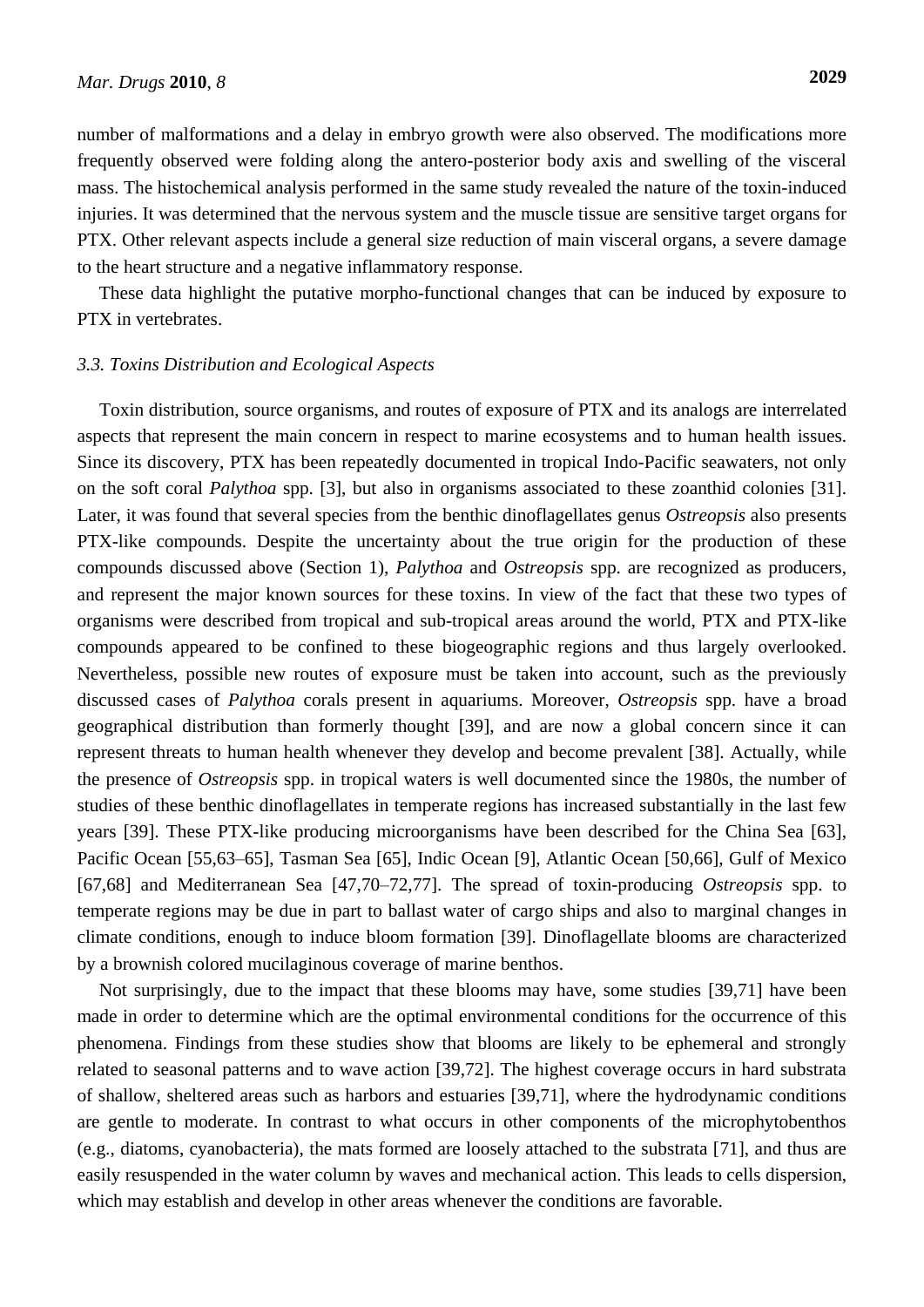The high toxicity of PTX and its analogs has resulted several times in animal fatalities. Beside the few reports about human victims [38], animal deaths due to poisoning by PTX and analogs are also documented. These are the case of sea urchins poisoning after the occurrence of blooms of *Ostreopsis* spp., in Brazil and New Zealand [39,55,65], and the death of several pigs in Ryukyu Islands (Japan), after eating viscera of the filefish *Alutera scripta* [73]. In New Zealand, unexplained mouse deaths from regions where *Ostreopsis* spp. have been recorded raises the possibility that ostreocin-D or other PTX analog could have been the cause [59]. In Italy, massive mortalities of marine invertebrates and macroalgae [52], and visible impacts in sessile (cirripeds, bivalves, gastropods) and mobile (echinoderms, cephalopods, little fishes) epibenthos were also observed after summer blooms of *Ostreopsis ovata* [47,71].

Toxicological effects may arise directly from the toxin-producers itself (e.g., *Palythoa* spp. and *Ostreopsis* spp.) or indirectly via vectors that accumulate the toxin, which may be susceptible to the toxin or not. The entrance, diffusion and sequestration of PTX into the food chain have been recognized elsewhere [31]. For instance, in tropical and subtropical areas, PTX has been detected in several animals such as crabs [40], different species of fish [41,43] or organisms living in close association with *Palythoa* spp. The later include sponges, other soft corals, mussels, gorgonians and crustaceans or predators that feed on *Palythoa* spp. colonies such as the polychaete worm *Hermodice carunculata*, the starfish *Acanthaster planci* and the fish *Chaetodon* spp. [31]. These predators are examples of high tolerant organisms that store the toxin in its active form and may enable the distribution of PTX in other marine biota.

Filter-feeding invertebrates are also organisms in which PTX or analogs accumulation is a well known phenomenon, especially during harmful algal blooms [31,59,74,75]. Mussels, cockles, oysters, and scallops feed on toxic dinoflagellates, transferring them from the gills to digestive organs where the toxins accumulate [55,59]. PTX sequestration is also observed in sponges and mussels living near or among zoanthid colonies, which often exhibit higher PTX concentrations than *Palythoa* spp. [31]. It was showed that some shellfish are able to depurate the toxins at fairly rapid rates, while others can retain the toxins in its active form for months while continuing to bioaccumulate [31,76]. Moreover, the mode of accumulation can also differ in different bivalves. In an ecotoxicological study [55], the scallop *Pecten novaezealandiae* and the Pacific oyster *Crassostrea giga*s were fed with cells of a same culture of *Ostreopsis siamensis* (containing 0.3 pg palytoxin equivalents/cell), in numbers representative of a dense bloom. While the oysters contained detectable amounts of toxin in hepatopancreas, muscle, and roe, the scallops showed higher concentrations but only in the hepatopancreas. Unlikely these two shellfish, the green-lipped mussel *Perna canaliculus*, which was tested in the same study, did not present PTX-like substances in any of evaluated parts. Thus, it appears not to accumulate the toxin.

Notwithstanding the capability of shellfish to uptake PTX-like compounds after feeding on toxic *Ostreopsis* spp., no cases of human intoxications through consumption of contaminated shellfish have been noticed. The only suspected occurrence is a human shellfish poisoning that occurred with wild mussels collected in Tasmania [52]. As stated before, accumulated toxins may not be active. For instance, in the aforementioned Pacific oysters, no bioactivity was found by mouse bioassay [59], using extracts from individuals that fed on a sole diet of *O. siamensis* cells.

Concerning the effects that the toxin accumulation may have in such bivalves, little information is available. In one of the few exceptions [60,] it was found that PTX seriously increases phagocytosis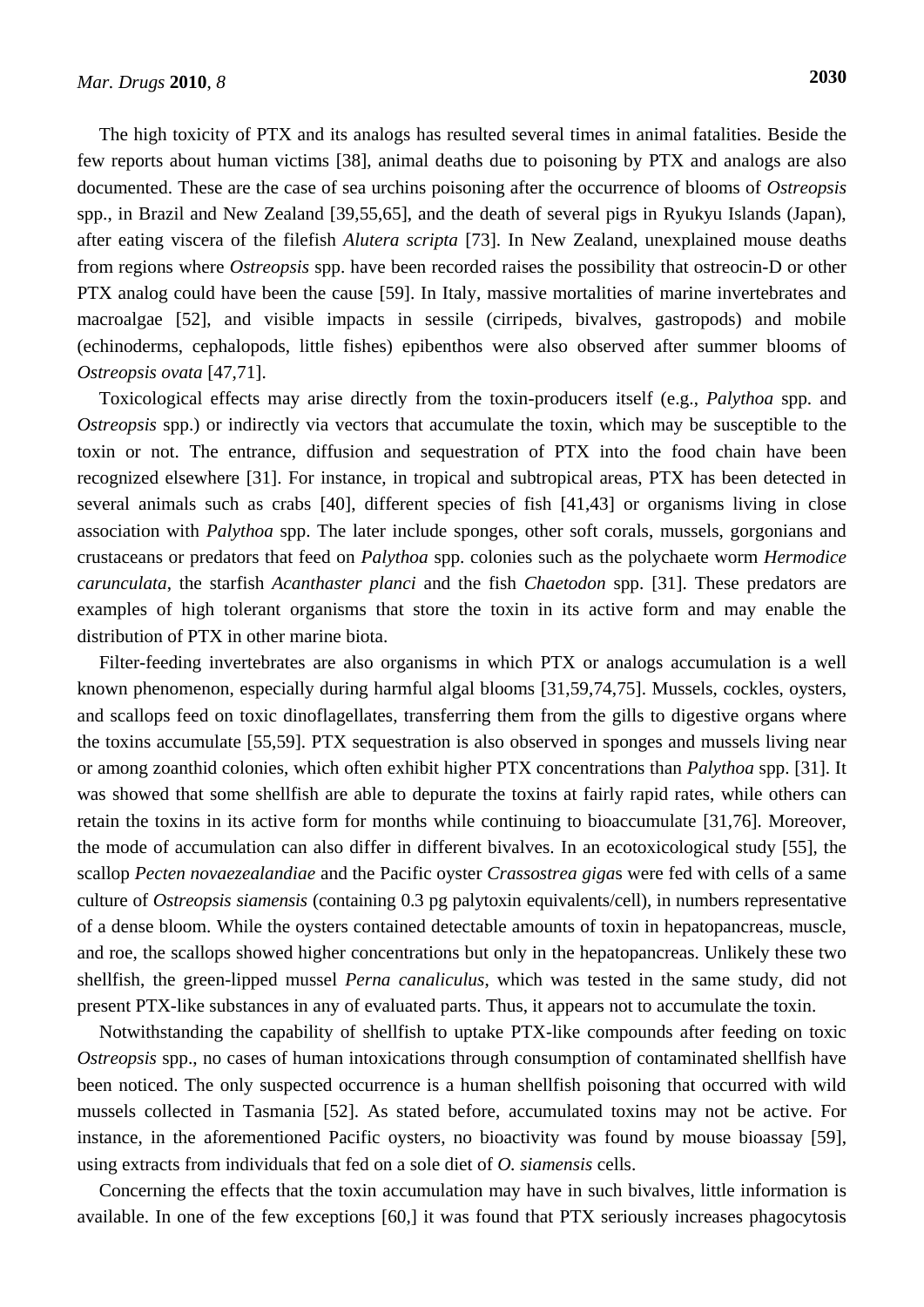(Table 2), a central process to the cell mediated immune response in invertebrates. The study was conducted on the mussel *Mytilus galloprovincialis*, a shellfish used for human consumption and widely used as a model. Nevertheless, it still lacks knowledge about the effects that this toxin can exert on mollusks in the long-term and in natural conditions.

Other marine organisms known to be affected by the toxins are sea urchins, an ecologically important herbivore. In southeastern Brazil, *Equinometra lucunter* individuals showed alterations on their exoskeleton, accompanied by high mortality. It did coincide with an outbreak of a benthic dinoflagellate, previously reported as belonging to *Prorocentrum* sp. but after confirmed to be *Ostreopsis ovata* [52]. Furthermore, algal extracts from this occurrence were used to carry out toxicity tests, namely the *Artemia salina* assay (Table 2). This marine invertebrate displayed 100% death after being exposed to an extract of no more than 125 *O. ovata* cells [66]. Chemical analyses confirmed the presence of a PTX-like compound in samples. A further toxicological test with *O. ovata* extracts from the Mediterranean Sea revealed a similar association between *Artemia salina* mortality after 24 h and the number of algal cells [52,77]. In this case, 542 to 906 cells/mL were sufficient to cause 65% to 100% death, respectively. Recently, it was also observed that summer blooms of *O. siamensis* killed sea urchins in New Zealand [57]. Another study from this austral country corroborates these findings [39]. A strong negative effect between the health of the sea urchin *Evechinus chloroticus* and the benthic cover of *O. siamensis* was demonstrated. The echinoderm densities declined by 56–60% at bloom sites over the study period (Table 2).

#### **4. Summary**

PTX and its analogs are potent marine toxins known to cause fatality of several animals, including humans. Even so, despite this obvious acute biological impact, little is known about the real consequences that these toxins may have on coastal communities. Because of the human health risks, attempts continue to be made aiming for the development of a validated assay for the rapid, sensitive and specific detection of PTX and/or analogs. The accomplishment of these requisites and its optimization have been evaluated or developed in some of the aforementioned studies and comprise either analytical methods or biological assays. Nevertheless, none are able to meet all the requirements *per se*, and so a combination of fast and confirmatory methods still seems to be the more appropriate approach for monitoring purposes. Moreover, it is also expected that once the biochemistry and molecular genetics involved in the biosynthesis of these toxins is elucidated, new methodological approaches will be possible for the detection of PTX and PTX-like producers.

Marine organisms associated with soft corals in tropical and subtropical regions appear to be adapted to the presence of PTX. Respecting to temperate climates, where the biota are supposed to be more susceptible to the toxin, the impact is quite obvious. Data on the biological and ecological effects of these toxins presented previously expose these findings. They show that different organisms, belonging to diverse trophic levels of the marine food chain, are susceptible to being affected by these toxins, some of them commercially valuable seafood products. Nevertheless, the data are retrieved mainly from *ex situ* toxicological studies and from a few reports about community structure changes observed in natural populations. This information is an important contribution to better understand the effect that these toxins may have in marine food webs and ecosystem structure and function. However,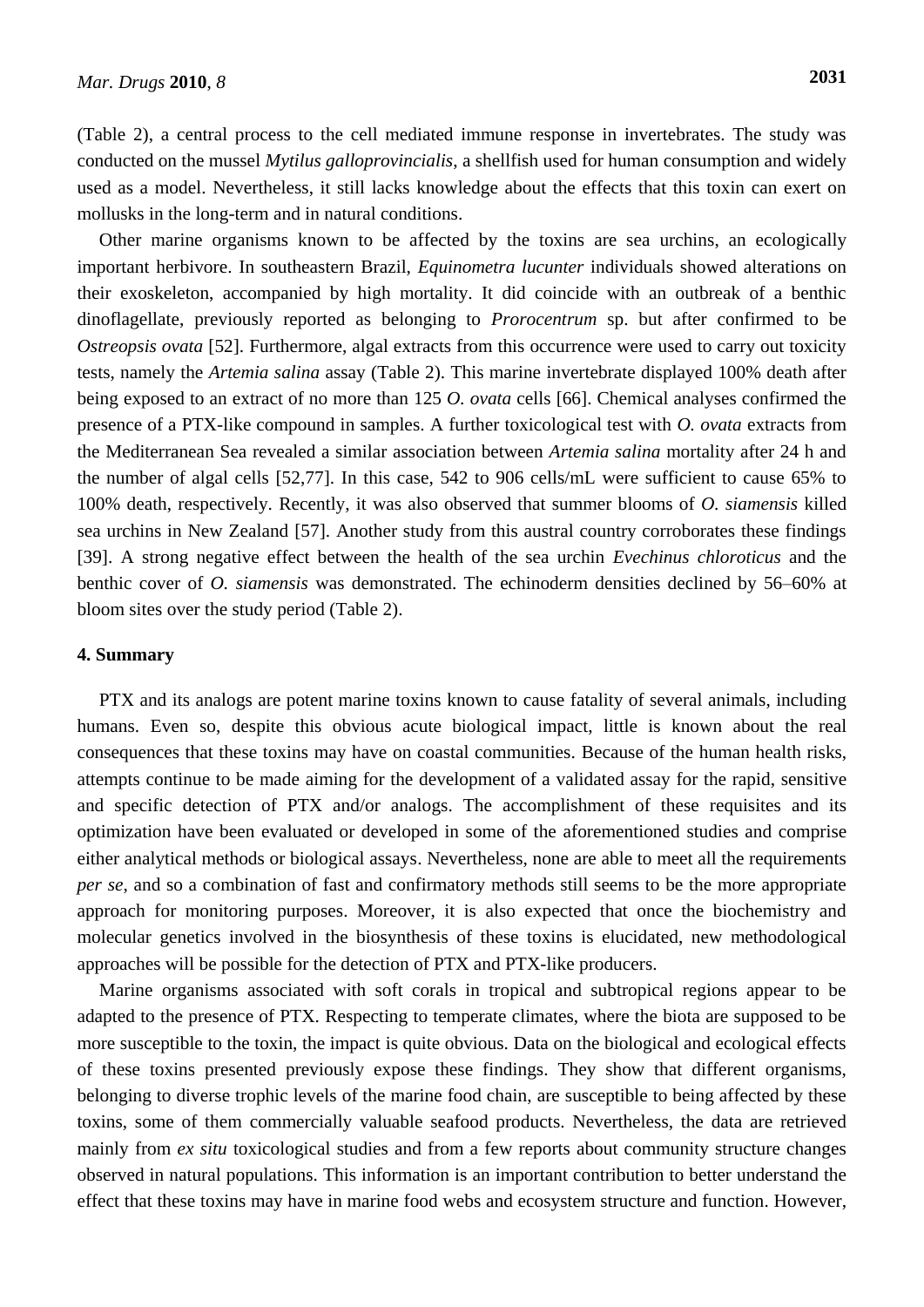the true ecological impact of the distribution of PTX and its analogs still needs to be assessed. It will be relevant that future studies highlight the impact of the toxins along horizontal and vertical levels of the food chain, in different ecosystems, and to the mid- and long-term. Moreover, it will be important to survey the dynamics of the expansion of these toxins worldwide, in particular by monitoring other temperate regions.

# **Acknowledgments**

We acknowledge the project ATLANTOX for partially funding this research.

## **References**

- 1. Kan, Y.; Uemura, D.; Hirata, Y.; Ishiguro, M.; Iwashita, T. Complete NMR signal assignment of palytoxin and N-acetylpalytoxin. *Tetrahedron Lett.* **2001**, *42*, 3197–3202.
- 2. Katikou, P. Chemistry of Palytoxins and Ostreocins. In *Phycotoxins, Chemistry and Biochemistry*; Botana, L.M., Ed.; Blackwell Publishing: Ames, IA, USA, 2007; pp.75–93.
- 3. Moore, R.E.; Scheuer, P.J. Palytoxin new marine toxin from a coelenterate. *Science* **1971**, *172*, 495–498.
- 4. Moore, R.E.; Bartolini, G. Structure of palytoxin. *J. Am. Chem. Soc.* **1981**, *103*, 2491–2494.
- 5. Uemura, D.; Ueda, K.; Hirata, Y.; Naoki, H.; Iwashita, T. Further-studies on palytoxin. II. Structure of palytoxin. *Tetrahedron Lett.* **1981**, *22*, 2781–2784.
- 6. Suh, E.M.; Kishi, Y. Synthesis of palytoxin from palytoxin carboxylic acid. *J. Am. Chem. Soc.*  **1994**, *116*, 11205–11206.
- 7. Usami, M.; Satake, M.; Ishida, S.; Inoue, A.; Kan, Y.; Yasumoto, T. Palytoxin analogs from the dinoflagellate *Ostreopsis siamensis*. *J. Am. Chem. Soc.* **1995**, *117,* 5389–5390.
- 8. Ukena, T.; Satake, M.; Usami, M.; Oshima, Y.; Naoki, H.; Fujita, T.; Kan, Y.; Yasumoto, T. Structure elucidation of ostreocin D, a palytoxin analog isolated from the dinoflagellate *Ostreopsis siamensis*. *Biosci. Biotech. Bioch*. **2001**, *65*, 2585–2588.
- 9. Lenoir, S.; Ten-Hage, L.; Turquet, J.; Quod, J.P.; Bernard, C.; Hennion, M.C. First evidence of palytoxin analogs from an *Ostreopsis mascarenensis* (Dinophyceae) benthic bloom in Southwestern Indian Ocean. *J*. *Phycol.* **2004**, *40*, 1042–1051.
- 10. Lenoir, S.; Ten-Hage, L.; Turquet, J.; Quod, J.P.; Hennion, M.C. Characterization of new analogs of palytoxin isolated from an *Ostreopsis mascarenensis* bloom in the south-western Indian Ocean. *Afr. J. Mar. Sci.* **2006**, *28*, 389–391.
- 11. Ciminiello, P.; Dell'Aversano, C.; Fattorusso, E.; Forino, M.; Tartaglione, L.; Grillo, C.; Melchiorre, N. Putative palytoxin and its new analog, ovatoxin-a, in *Ostreopsis ovata* collected along the Ligurian coasts during the 2006 toxic outbreak. *J. Am. Soc. Mass Spectrom.* **2008**, *19*, 111–120.
- 12. Katikou, P. Palytoxin and Analogs: Ecobiology and Origin, Chemistry, Metabolism, and Chemical Analysis. In *Seafood and Freshwater Toxins: Pharmacology, Physiology, and Detection*, 2nd ed.; Botana, L.M., Ed.; CRC Press/Taylor & Francis Group: Boca Raton, FL, USA, 2008; pp. 631–663.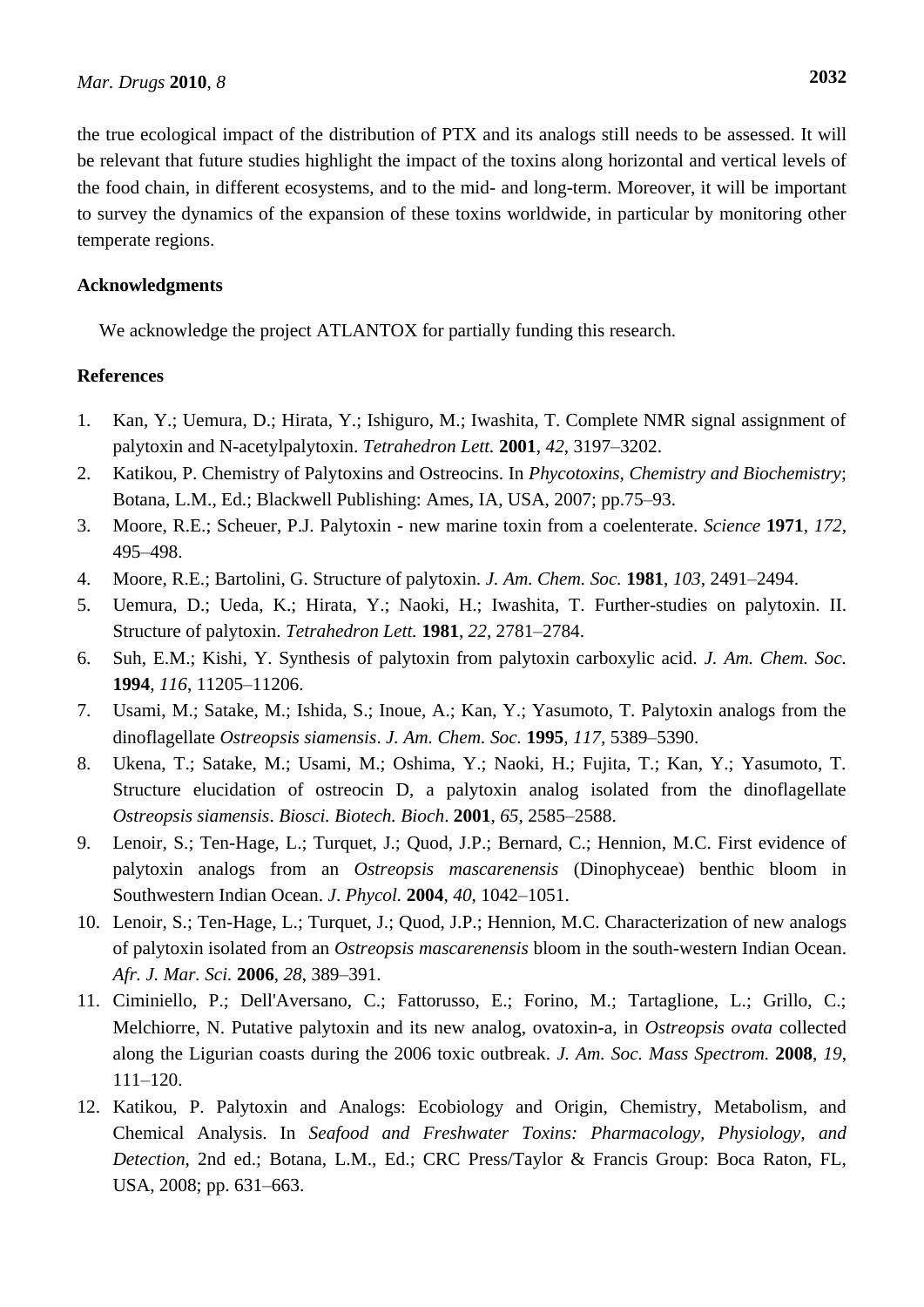- 13. Tan, C.H.; Lau, C.O. Chemistry and Detection. In *Seafood and Freshwater Toxins: Pharmacology, Physiology and Detection*, 1st ed.; Botana, L.M., Ed.; Marcel Dekker: New York, NY, USA, 2000; pp. 533–548.
- 14. Wang, D.Z. Neurotoxins from marine dinoflagellates: A brief review. *Mar. Drugs* **2008**, *6*, 349–371.
- 15. Inuzuka, T.; Uemura, D.; Arimoto, H. The conformational features of palytoxin in aqueous solution. *Tetrahedron* **2008**, *64*, 7718–7723.
- 16. Wu, C.H. Palytoxin: Membrane mechanisms of action. *Toxicon* **2009**, *54*, 1183–1189.
- 17. Hilgemann, D.W. From a pump to a pore: how palytoxin opens the gates. *Proc. Natl. Acad. Sci. USA* **2003**, *100*, 386–388.
- 18. Louzao, M.C.; Ares, I.R.; Vieytes, M.R.; Valverde, I.; Vieites, J.M.; Yasumoto, T.; Botana, L.M. The cytoskeleton, a structure that is susceptible to the toxic mechanism activated by palytoxins in human excitable cells. *FEBS J.* **2007**, *274*, 1991–2004.
- 19. Rodrigues, A.M.; Almeida, A.C.G.; Infantosi, A.F.C. Effect of palytoxin on the sodiumpotassium pump: model and simulation. *Phys. Biol.* **2008**, *5*, 036005.
- 20. Satoh, E.; Ishii, T.; Nishimura, M. Palytoxin-induced increase in cytosolic-free  $Ca^{2+}$  in mouse spleen cells. *Eur. J. Pharmacol.* **2003**, *465*, 9–13.
- 21. Valverde, I.; Lago, J.; Vieites, J.M.; Cabado, A.G. *In vitro* approaches to evaluate palytoxininduced toxicity and cell death in intestinal cells. *J. Appl. Toxicol.* **2008**, *28*, 294–302.
- 22. Morton, B.E.; Fraser, C.F.; Thenawidjaja, M. Potent inhibition of sperm motility by palytoxin. *Exp. Cell Res.* **1982**, *140*, 261–265.
- 23. Lazzaro, M.; Tashjian, A.H., Jr.; Fujiki, H.; Levine, L. Palytoxin: An extraordinarily potent stimulator of prostaglandin production and bone resorption in cultured mouse calvariae. *Endocrinology* **1987**, *120*, 1338–1345.
- 24. Nagase, H.; Karaki, H. Palytoxin-induced contraction and release of prostaglandins and norepinephrine in the aorta. *J. Pharmacol. Exp. Ther.* **1987**, *242*, 1120–1125.
- 25. Nagase, H.; Karaki, H.; Ozaki, H.; Azuma, H. Palytoxin, a novel and potent platelet activator. *Jpn. J. Pharmacol.* **1987**, *43*, P290.
- 26. Ares, I.R.; Louzao, M.C.; Vieytes, A.R.; Yasumoto, T.; Botana, L.A. Actin cytoskeleton of rabbit intestinal cells is a target for potent marine phycotoxins. *J. Exp. Biol.* **2005**, *208*, 4345–4354.
- 27. Ares, I.R.; Cagide, E.; Louzao, M.C.; Espina, B.; Vieytes, M.R.; Yasumoto, T.; Botana, L.M. Ostreocin-D Impact on Globular Actin of Intact Cells. *Chem. Res. Toxicol.* **2009**, *22*, 374–381.
- 28. Louzao, M.C.; Ares, I.R.; Cagide, E. Marine toxins and the cytoskeleton: A new view of palytoxin toxicity. *FEBS J.* **2008**, *275*, 6067–6074.
- 29. Munday, R. Occurrence and Toxicology of Palytoxins. In *Seafood and Freshwater Toxins: Pharmacology, Physiology, and Detection*, 2nd ed.; Botana, L.M., Ed.; CRC Press/Taylor & Francis Group: Boca Raton, FL, USA, 2008; pp. 693–713.
- 30. Wattenberg, E.V. Palytoxin: exploiting a novel skin tumor promoter to explore signal transduction and carcinogenesis. *Am. J. Physiol. Cell Physiol.* **2007**, *292*, C24–C32.
- 31. Gleibs, S.; Mebs, D. Distribution and sequestration of palytoxin in coral reef animals. *Toxicon* **1999**, *37*, 1521–1527.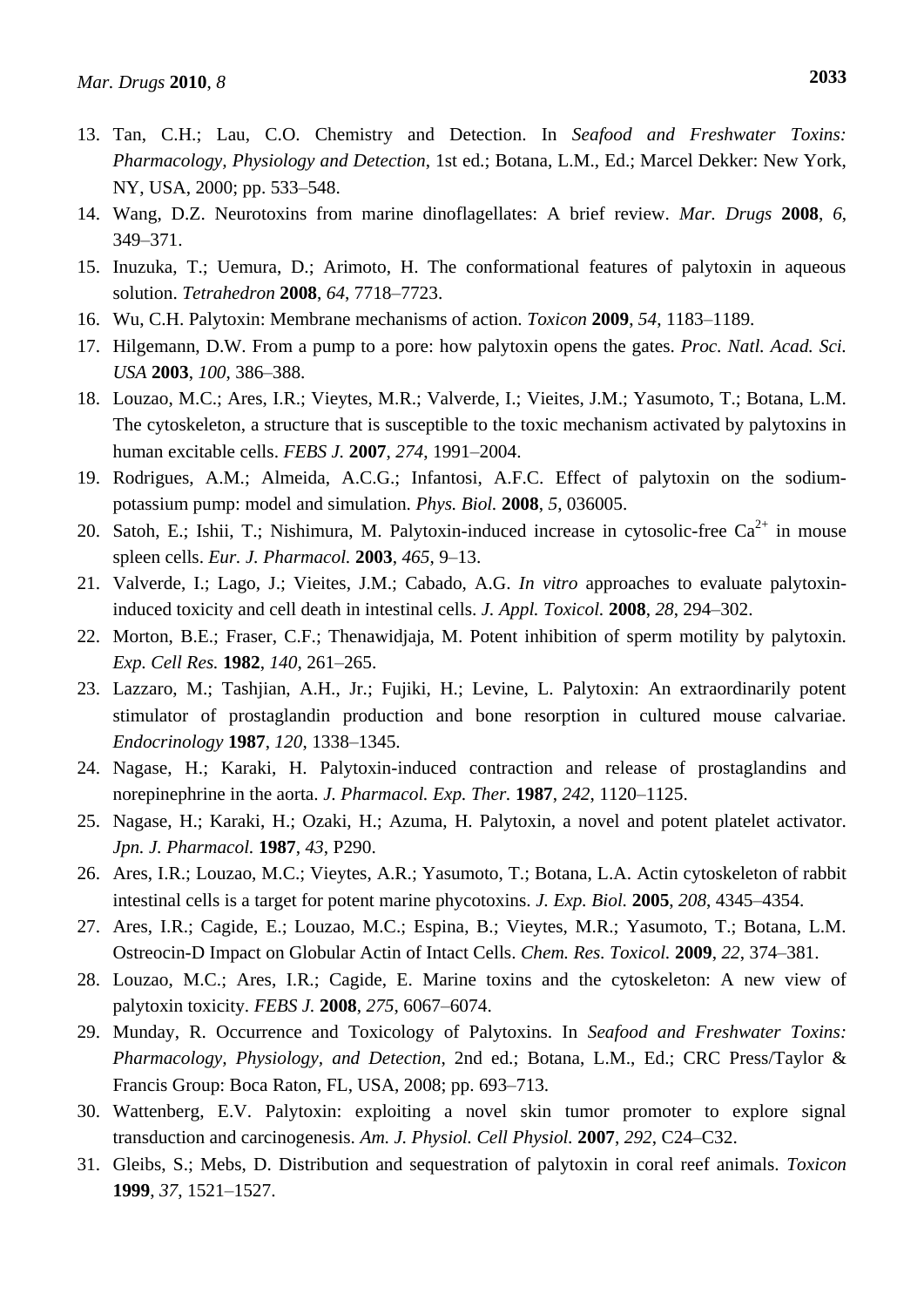- 32. Maeda, M.; Kodama, R.; Tanaka, T.; Yohizumi, H.; Nomyoto, K.; Takemoto, T.; Fujita, M. Structures of insecticidal substances isolated from a red alga, *Chondria armata*. In *Proceedings of the 27th Symposium on the Chemistry of Natural Products*, Symposium Organizing Committee, Hiroshima, Japan, 1985; p. 616.
- 33. Carballeira, N.M.; Emiliano, A.; Sostre, A.; Restituyo, J.A.; González, I.M.; Colón, G.M.; Tosteson, C.G.; Tosteson, T.R. Fatty acid composition of bacteria associated with the toxic dinoflagellate *Ostreopsis lenticularis* and with Caribbean *Palythoa* species. *Lipids* **1998**, *33*, 627–632.
- 34. Seemann, P.; Gernert, C.; Schmitt, S.; Mebs, D.; Hentschel, U. Detection of hemolytic bacteria from *Palythoa caribaeorum* (Cnidaria, Zoantharia) using a novel palytoxin-screening assay. *Anton. Leeuw. Int. J. G.* **2009**, doi:10.1007/s10482-009-9353-4.
- 35. Frolova, G.M.; Kuznetsova, T.A.; Mikhailov, V.V.; Elyakov, G.B. An enzyme linked immunosorbent assay for detecting palytoxin-producing bacteria. *Russ. J. Bioorg. Chem*. **2000**, *26*, 285–289.
- 36. Piel, J. Metabolites from symbiotic bacteria. *Nat. Prod. Rep.* **2009**, *26*, 338–362.
- 37. Botana, L.M.; Alfonso, A.; Botana, A.; Vieytes, M.R.; Vale, C.; Vilariño, N.; Louzao, C. Functional assays for marine toxins as an alternative, high-throughput-screening solution to animal tests. *Trends Analyt. Chem.* **2009**, *28*, 603–611.
- 38. Deeds, J.R.; Schwartz, M.D. Human risk associated with palytoxin exposure. *Toxicon* **2009**, doi:10.1016/j.toxicon.2009.05.035.
- 39. Shears, N.T.; Ross, P.M. Blooms of benthic dinoflagellates of the genus *Ostreopsis*; an increasing and ecologically important phenomenon on temperate reefs in New Zealand and worldwide. *Harmful Algae* **2009**, *8*, 916–925.
- 40. Alcala, A.C.; Alcala, L.C.; Garth, J.S.; Yasumura, D.; Yasumoto, T. Human fatality due to ingestion of the crab *Demania reynaudii* that contained a palytoxin-like toxin. *Toxicon* **1988**, *26*, 105–107.
- 41. Onuma, Y.; Satake, M.; Ukena, T.; Roux, J.; Chanteau, S.; Rasolofonirina, N.; Ratsimaloto, M.; Naoki, H.; Yasumoto, T. Identification of putative palytoxin as the cause of clupeotoxism. *Toxicon* **1999**, *37*, 55–65.
- 42. Kodama, A.M.; Hokama, Y.; Yasumoto, T.; Fukui, M.; Manea, S.J.; Sutherland, N. Clinical and laboratory findings implicating palytoxin as cause of ciguatera poisoning due to *Decapterus macrosoma* (mackerel). *Toxicon* **1989**, *27*, 1051–1053.
- 43. Taniyama, S.; Mahmud, Y.; Terada, M.; Takatani, T.; Arakawa, O.; Noguchi, T. Occurrence of a food poisoning incident by palytoxin from a serranid *Epinephelus* sp. in Japan. *J. Nat. Toxins* **2002**, *11*, 277–282.
- 44. Okano, H.; Masuoka, H.; Kamei, S.; Seko, T.; Koyabu, S.; Tsuneoka, K.; Tamai, T.; Ueda, K.; Nakazawa, S.; Sugawa, M.; Suzuki, H.; Watanabe, M.; Yatani, R.; Nakano, T. Rhabdomyolysis and myocardial damage induced by palytoxin, a toxin of blue humphead parrotfish. *Internal Med.* **1998**, *37*, 330–333.
- 45. Hoffmann, K.; Hermanns-Clausen, M.; Buhl, C.; Buchler, M.W.; Schemmer, P.; Mebs, D.; Kauferstein, S. A case of palytoxin poisoning due to contact with zoanthid corals through a skin injury. *Toxicon* **2008**, *51*, 1535–1537.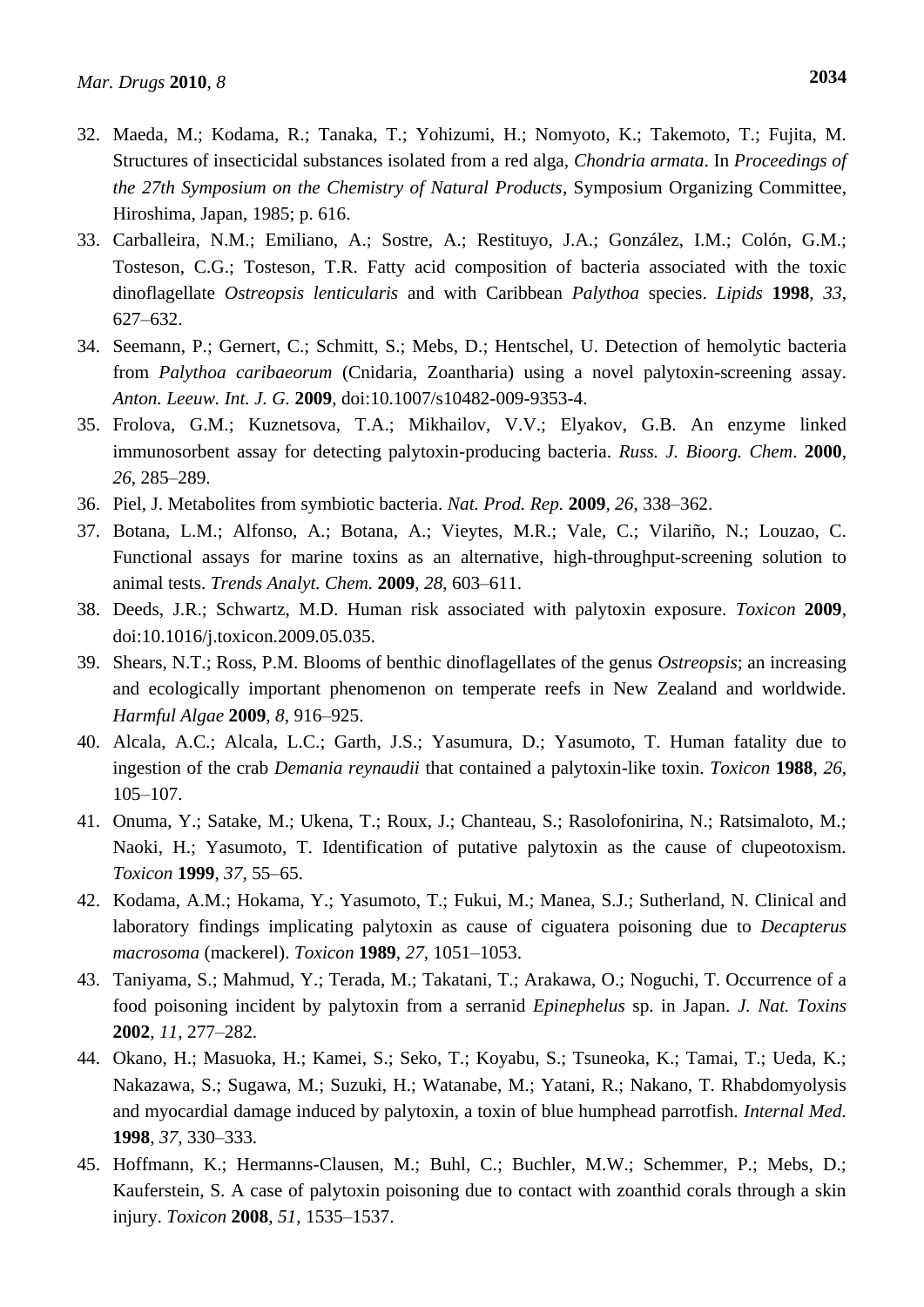- 46. Majlesi, N.; Su, M.K.; Chan, G.M.; Lee, D.C.; Greller, H.A. A case of inhalational exposure to palytoxin. *Clin. Toxicol.* **2008**, *46*, 637.
- 47. Ciminiello, P.; Dell'Aversano, C.; Fattorusso, E.; Forino, M.; Magno, G.S.; Tartaglione, L.; Grillo, C.; Melchiorre, N. The Genoa 2005 outbreak. Determination of putative palytoxin in Mediterranean *Ostreopsis ovata* by a new liquid chromatography tandem mass spectrometry method. *Anal. Chem.* **2006**, *78*, 6153–6159.
- 48. Cagide, E.; Louzao, M.C.; Espiña, B.; Vieytes, M.R.; Jaen, D.; Maman, L.; Yasumoto, T.; Botana, L.M. Production of functionally active palytoxin-like compounds by mediterranean *Ostreopsis* cf. *siamensis*. *Cell. Physiol. Biochem.* **2009**, *23*, 431–440.
- 49. Wiles, J.S.; Vick, J.A.; Christensen, M.K. Toxicological evaluation of palytoxin in several animal species. *Toxicon* **1974**, *12*, 427–433.
- 50. Riobó, P.; Paz, B.; Franco, J.M. Analysis of palytoxin-like in *Ostreopsis* cultures by liquid chromatography with precolumn derivatization and fluorescence detection. *Anal. Chim. Acta* **2006**, *566*, 217–223.
- 51. Riobó, P.; Paz, B.; Franco, J.M.; Vazquez, J.A.; Murado, M.A.; Cacho, E. Mouse bioassay for palytoxin. Specific symptoms and dose-response against dose-death time relationships. *Food Chem. Toxicol*. **2008**, *46*, 2639–2647.
- 52. Vale, C.; Ares, I.R. Biochemistry of Palytoxins and Ostreocins. In *Phycotoxins, Chemistry and Biochemistry*; Botana, L.M., Ed.; Blackwell Publishing: Ames, IA, USA, 2007; pp.95–118.
- 53. Sosa, S.; Del Favero, G.; De Bortoli, M.; Vita, F.; Soranzo, M.R.; Beltramo, D.; Ardizzone, M.; Tubaro, A. Palytoxin toxicity after acute oral administration in mice. *Toxicol. Lett.* **2009**, *191*, 253–259.
- 54. Tindall, D.R.; Miller, D.M.; Tindall, P.M. Toxicity of *Ostreopsis lenticularis* from the British and United States Virgin Islands. In *Toxic Marine Phytoplankton*; Granéli, E., Sundström, B., Edler, L., Anderson, D.M., Eds.; Elsevier: New York, NY, USA, 1990; pp. 424–429.
- 55. Rhodes, L.L.; Towers, N.; Briggs, L.; Munday, R.; Adamson, J. Uptake of palytoxin-like compounds by shellfish fed *Ostreopsis siamensis* (Dinophyceae). *N. Z. J. Mar. Fresh. Res.* **2002**, *36*, 631–636.
- 56. Ito, E.; Yasumoto, T. Toxicological studies on palytoxin and ostreocin-D administered to mice by three different routes. *Toxicon* **2009**, *54*, 244–251.
- 57. Rhodes, L.L.; Smith, K.F.; Munday, R.; Selwood, A.I.; McNabb, P.S.; Holland, P.T.; Bottein, M.Y. Toxic dinoflagellates (Dinophyceae) from Rarotonga, Cook Islands. *Toxicon* **2009**, doi:10.1016/j.toxicon.2009.05.017.
- 58. Vasconcelos, V.; Azevedo, J.; Silva, M.; Ramos, V. Effects of marine toxins on the reproduction and early stages development of aquatic organisms. *Mar. Drugs* **2010**, *8*, 59–79.
- 59. Rhodes, L.L.; Adamson, J.; Suzuki, T.; Briggs, L.; Garthwaite, I. Toxic marine epiphytic dinoflagellates, *Ostreopsis siamensis* and *Coolia monotis* (Dinophyceae), in New Zealand. *N. Z. J. Mar. Fresh. Res.* **2000**, *34*, 371–383.
- 60. Malagoli, D.; Casarini, L.; Ottaviani, E. Effects of the marine toxins okadaic acid and palytoxin on mussel phagocytosis. *Fish Shellfish Immunol.* **2008**, *24*, 180–186.
- 61. Franchini, A.; Casarini, L.; Ottaviani, E. Toxicological effects of marine palytoxin evaluated by FETAX assay. *Chemosphere* **2008**, *73*, 267–271.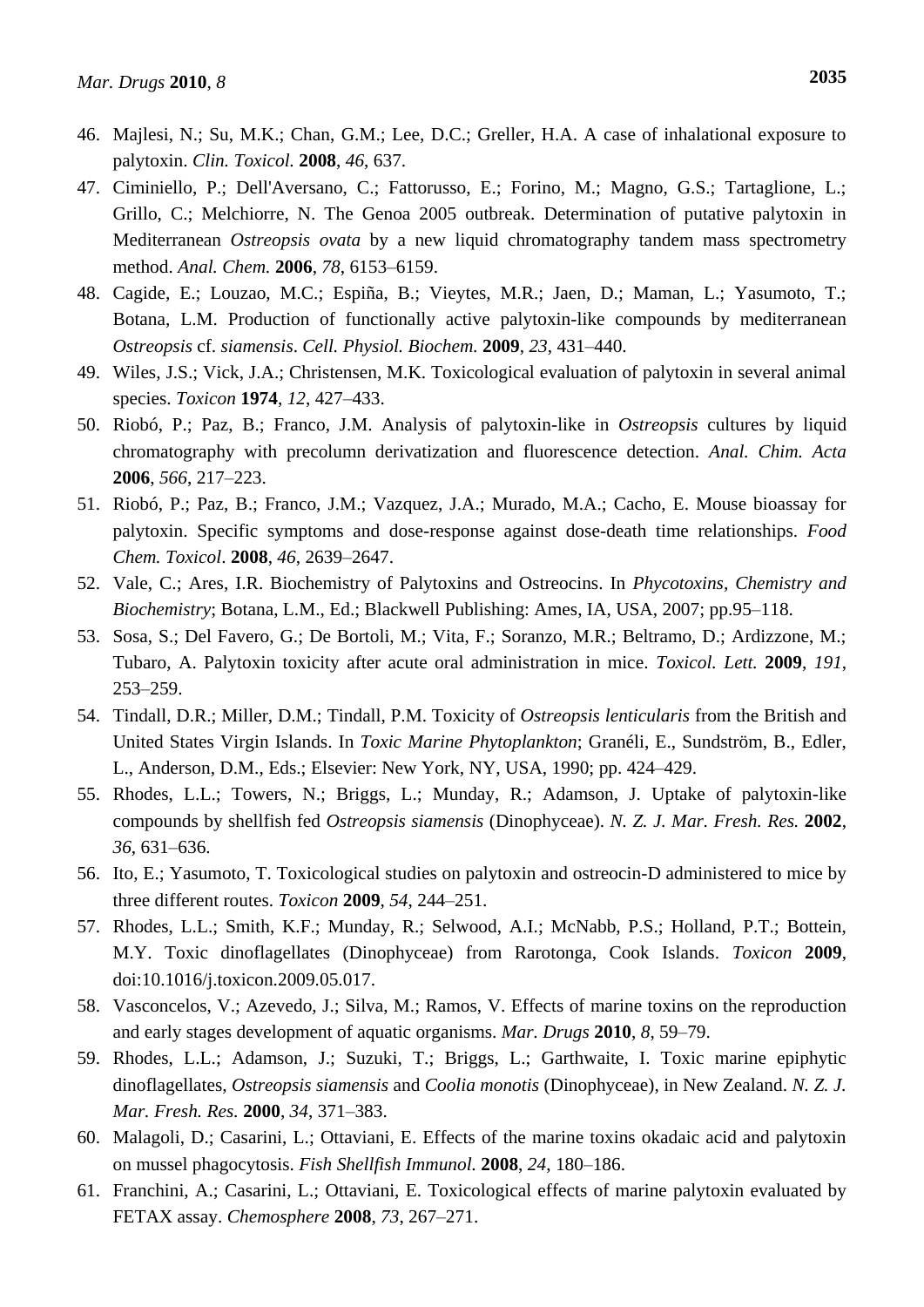- 62. Adams, D.S.; Masi, A.; Levin, M.  $H^+$  pump-dependent changes in membrane voltage are an early mechanism necessary and sufficient to induce *Xenopus* tail regeneration. *Development* **2007**, *134*, 1323–1335.
- 63. Fukuyo, Y. Taxonomical study on benthic dinoflagellates collected in coral reefs. *Bull. Jpn. Soc. Sci. Fish.* **1981**, *47*, 967–978.
- 64. Taniyama, S.; Arakawa, O.; Terada, M.; Nishio, S.; Takatani, T.; Mahmud, Y.; Noguchi, T. *Ostreopsis* sp., a possible origin of palytoxin (PTX) in parrotfish *Scarus ovifrons*. *Toxicon* **2003**, *42*, 29–33.
- 65. Pearce, I., Marshall, J.A., Hallegraeff, G.M. Toxic epiphytic dinoflagellates from East Coast Tasmania, Australia. In *Harmful Algal Blooms 2000*, *Proceedings of the 9th International Conference on Harmful Algal Blooms*, Australia, 7–11 February 2000; Hallegraeff, G.M., Blackburn, S.I., Bolch, C.J., Lewis, R.J., Eds.; Intergovernmental Oceanographic Commission of UNESCO: Hobart, Australia, 2001; pp. 54–57.
- 66. Granéli, E.; Ferreira, C.E.L.; Yasumoto, T.; Rodrigues, E.; Neves, M.B. Sea urchins poisoning by the benthic dinoflagellate *Ostreopsis ovata* on the Brazilian coast. In *Proceedings of the 10th International Conference on Harmful Algae*, St. Pete Beach, FL, USA, 21–25 October 2002.
- 67. Faust, M.A. Three new *Ostreopsis* species (Dinophyceae): *O. marinus* sp. nov., *O. belizeanus* sp. nov., and *O. caribbeanus* sp. nov. *Phycologia* **1999**, *38*, 92–99.
- 68. Ballantine, D.L.; Tosteson, C.G.; Bardales, A.T.; Population dynamics and toxicity of natural populations of benthic dinoflagellates in southwestern Puerto Rico. *J. Exp. Mar. Biol. Ecol.* **1988**, *119*, 201–212.
- 69. Vila, M.; Garcés, E.; Masó, M. Potentially toxic epiphytic dinoflagellates assemblages on macroalgae in the NW Mediterranean. *Aquat. Microb. Ecol.* **2001**, *26*, 51–60.
- 70. Penna, A.; Vila, M.; Fraga, S.; Giacobbe, M.G.; Francesco, A.; Riobó, P.; Vernesi, C. Characterization of *Ostreopsis* and *Coolia* (Dinophyceae) isolates in the western Mediterranean Sea based on morphology, toxicity and internal transcribed spacer 5.8s rDNA sequences. *J. Phycol.* **2005**, *41*, 212–225.
- 71. Totti, C.; Accoroni, S.; Cerino, F.; Cucchiari, E.; Romagnoli, T. *Ostreopsis ovata* bloom along the Conero Riviera (northern Adriatic Sea): relationships with environmental conditions and substrata. *Harmful Algae* **2010**, *9*, 233–239.
- 72. Aligizaki, K.; Nikolaidis, G. The presence of the potentially toxic genera *Ostreopsis* and *Coolia* (Dinophyceae) in the north Aegean sea, Greece. *Harmful Algae* **2006**, *5*, 717–730.
- 73. Hashimoto, Y.; Satake, M.; Ishida, S.; Inoue, A.; Kan, Y.; Yasumoto, T. Aluterin: a toxin of filefish, *Alutera scripta*, probably originating from a zoanthid, *Palythoa tuberculosa*. *Bull. Jpn. Soc. Sci. Fish.* **1969**, *35*, 1086–1093.
- 74. Mebs, D. Occurrence and sequestration of toxins in food chains. *Toxicon* **1998**, *36*, 1519–1522.
- 75. Li, S.-C.; Wang, W.-X. Radiotracer studies on the feeding of two marine bivalves on the toxic and nontoxic dinoflagellate *Alexandrium tamarense*. *J. Exp. Mar. Biol. Ecol.* **2001**, *263*, 65–75.
- 76. Töbe, K.; Smith, E.A.; Gallacher, S.; Medlin, L.K. Detection of bacteria originally isolated from *Alexandrium* spp. in the midgut diverticula of *Mytilus edulis* after water-borne exposure. *Harmful Algae* **2004**, *3*, 61–69.